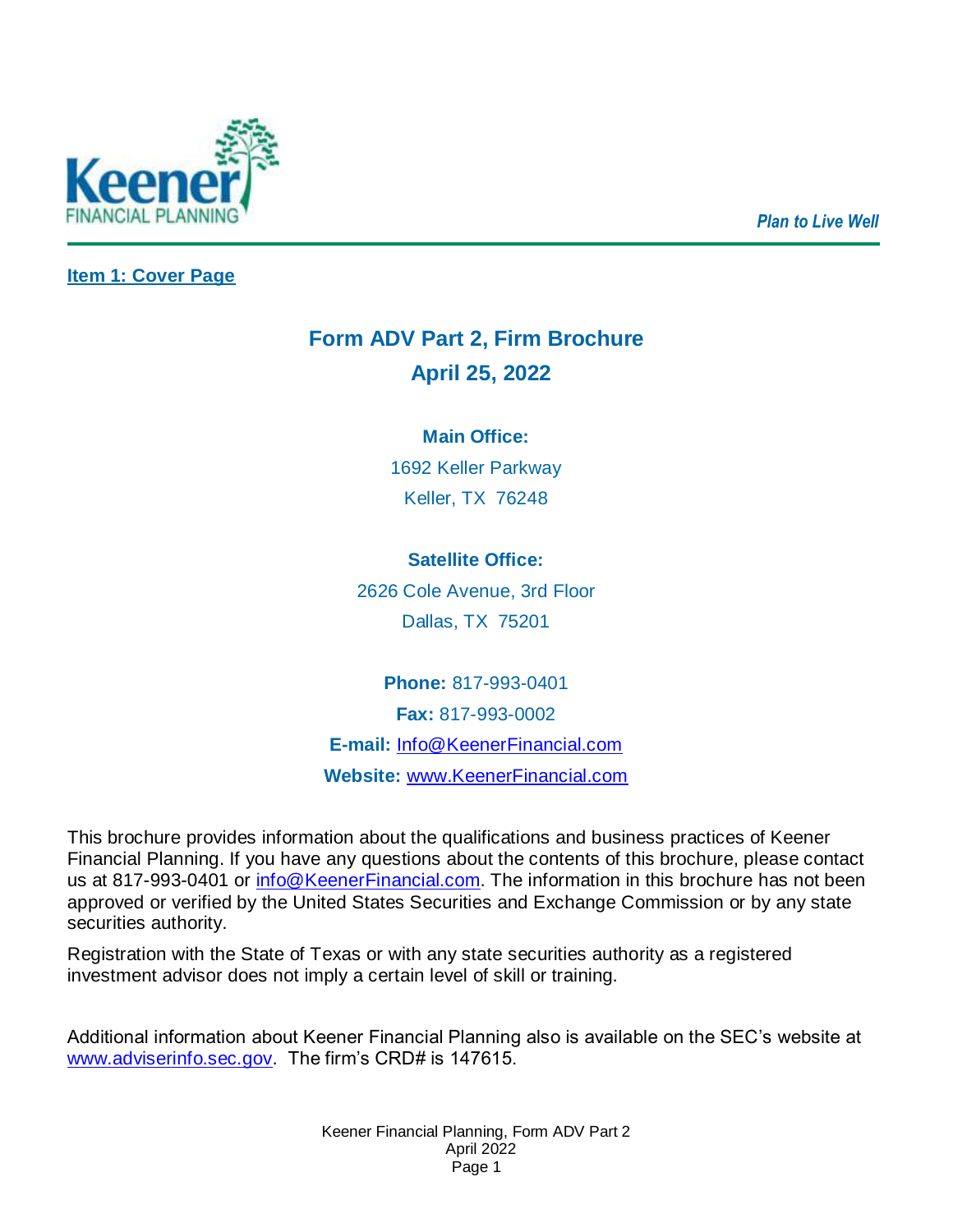#### <span id="page-1-0"></span>**Item 2: Material Changes**

The firm has made no material changes to its ADV Part 2 Brochure from the last annual update to this brochure dated January 1, 2022.

For future filings, this section of the brochure may address only those material changes that have occurred since the firm's last annual update.

The firm may at any time update this document and either send a copy of its updated brochure or provide a summary of material changes to its brochure and an offer to send an electronic or hard copy form of the updated brochure. Clients are also able to download this brochure from the SEC's Website: [www.adviserinfo.sec.gov](http://www.adviserinfo.sec.gov/) or may contact our firm by telephone at (817) 993-0401 or by email at [info@KeenerFinancial.com](mailto:info@KeenerFinancial.com) to request a copy at any time.

As with all firm documents, clients and prospective clients are encouraged to review this brochure in its entirety and are encouraged to ask questions at any time prior to or throughout the engagement.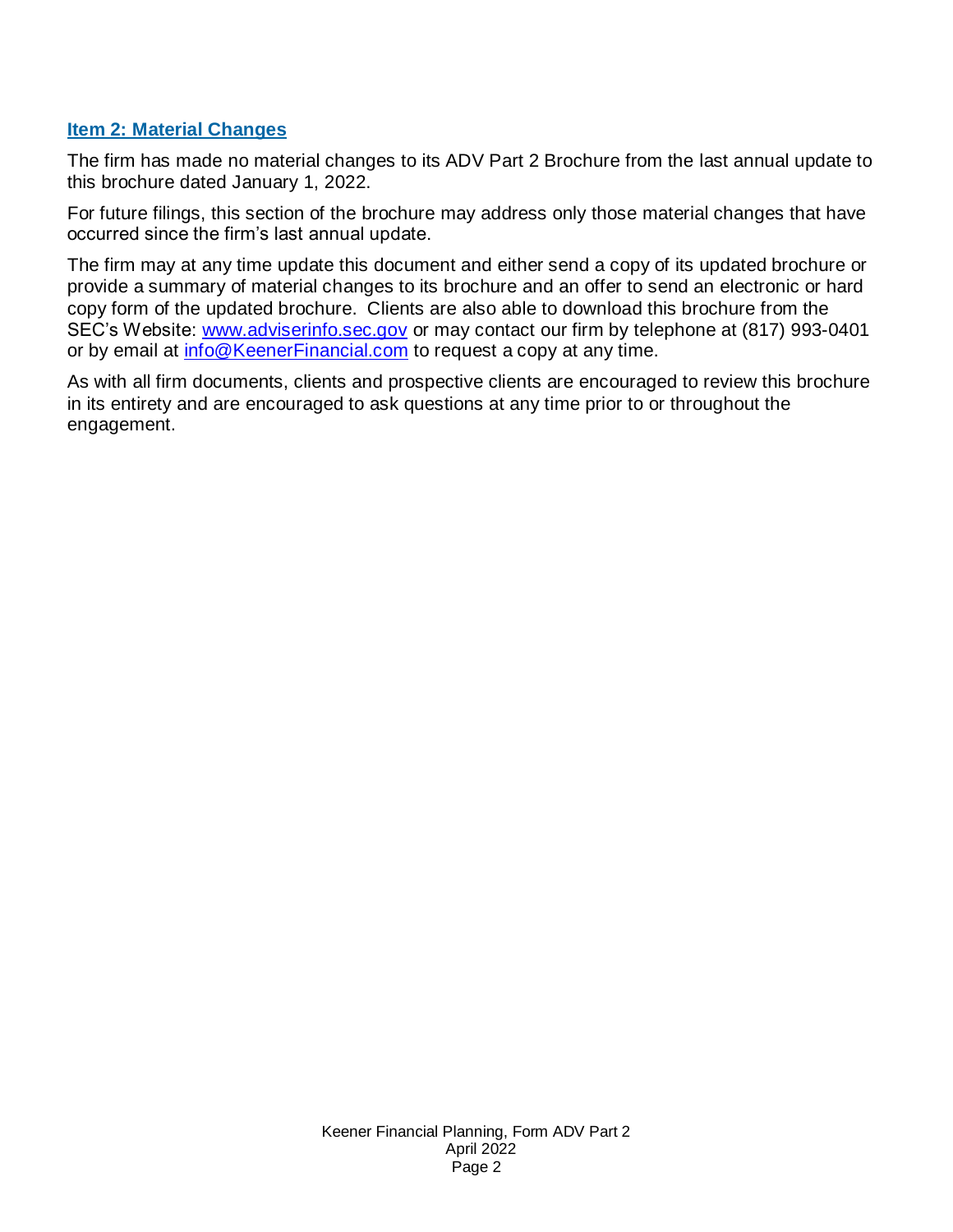## <span id="page-2-0"></span>**Item 3: Table of Contents**

| Item 11: Code of Ethics, Participation or Interest in Client Transactions, and Personal Trading  10 |  |
|-----------------------------------------------------------------------------------------------------|--|
|                                                                                                     |  |
|                                                                                                     |  |
|                                                                                                     |  |
|                                                                                                     |  |
|                                                                                                     |  |
|                                                                                                     |  |
|                                                                                                     |  |
|                                                                                                     |  |
|                                                                                                     |  |
|                                                                                                     |  |
|                                                                                                     |  |
|                                                                                                     |  |
|                                                                                                     |  |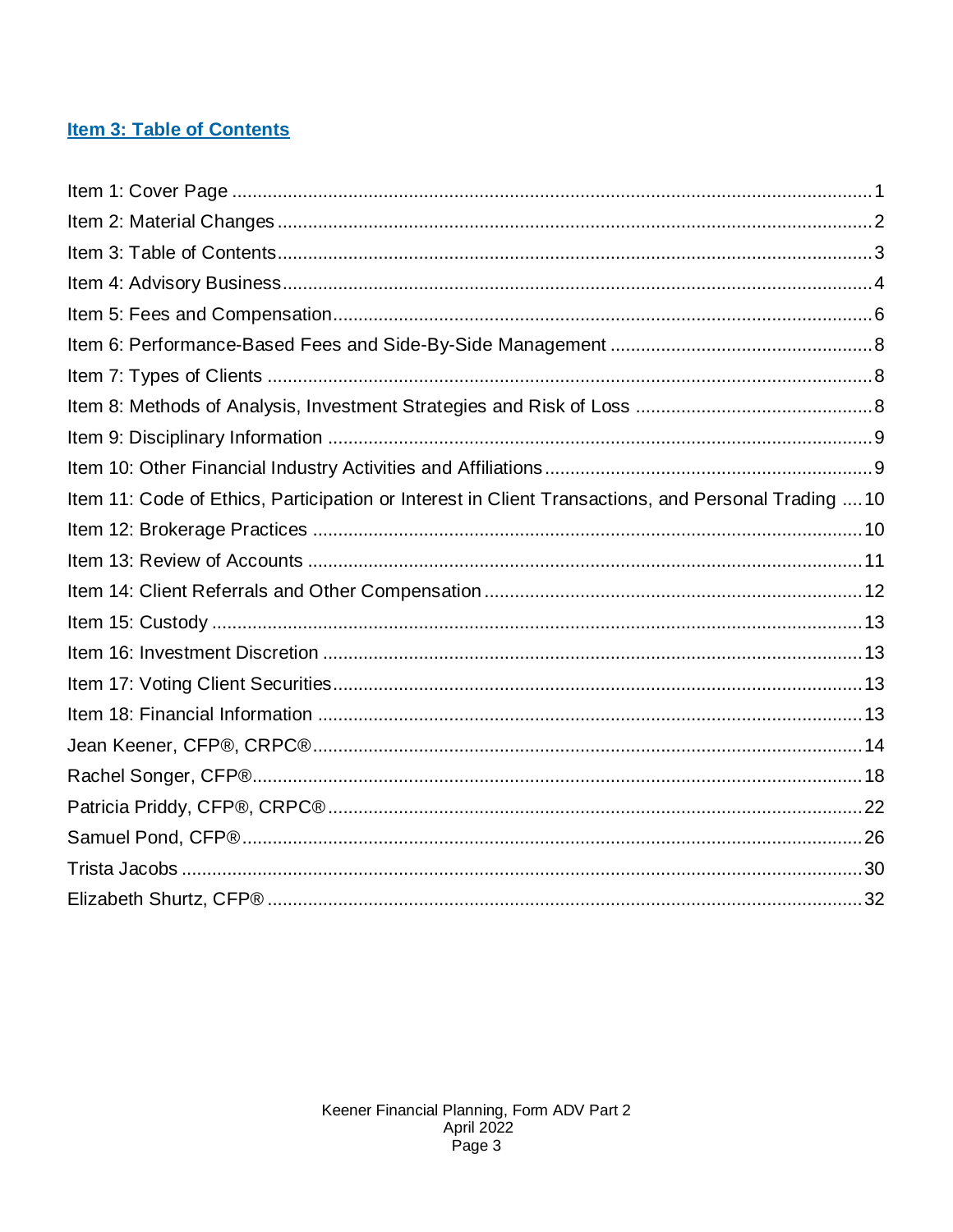#### <span id="page-3-0"></span>**Item 4: Advisory Business**

Keener Financial Planning is a financial planning and investment advisory firm. We have been in business since 2008. Jean Keener is the majority owner of the firm. In April 2019, the firm moved from state to SEC registration. "Registration" means only that Keener Financial Planning has met the minimum requirements for registration as an investment advisor and does not imply a certain level of skill or training or that the SEC or any other regulator guarantees the quality of our services or recommends them.

Financial planning advice is rendered in the areas of cash flow and debt management, risk management, college funding, retirement planning, estate planning, tax planning, asset allocation, and investment selection. We work with the greatest number of clients on retirement planning and investment advice. About 50% of our time is spent providing investment-related advice, and 50% on other aspects of financial planning.

Keener Financial Planning provides modular financial planning and investment management services. That means the scope of our work together can be as narrow or comprehensive as you would like. It can also be short-term or ongoing in nature. We determine the scope and nature of the relationship in our complimentary initial consultation.

Relationships can be based on an hourly (usually flat-fee) project or ongoing retainer. In either case, all advisory relationships begin with development of a financial plan. We work with you to define goals and understand your values and preferences. Based on the scope of the engagement, we then prepare analyses of the current financial situation and possible future scenarios. Next, we present our written analysis and recommendations along with an action list.

**For hourly (and flat-fee) projects,** upon completion of this presentation the initial engagement is concluded. You are free to call and ask questions or get clarification on the issues addressed in the engagement for up to a year after the recommendations meeting at no additional cost subject to reasonable limitations determined by KFP. You may re-engage Keener Financial Planning as needed on an hourly or flat-fee project basis. Periodic financial reviews are recommended and it is the client's responsibility to initiate this review. If the client has not signed a retainer service agreement, this is the default relationship after the initial engagement.

**For retainer clients,** the process continues with KFP implementing the investments and supporting you in completing any action items on your list.

For new clients, the retainer includes both ongoing planning and investment management services Existing clients may have alternate legacy service options.

Investment management:

- Completion of investment account paperwork
- Implementation of investment recommendations at an independent 3<sup>rd</sup>-party custodian
- Quarterly review of the portfolio for rebalancing purposes (including your outside accounts like employer retirement plans) unless otherwise stated in your service agreement
- Rebalancing buy/sell trades are executed with your advance approval if we manage your accounts on a non-discretionary basis; if we have discretionary authority, trades do not require this pre-approval but will be consistent with the objectives stated in your Investment Policy Statement.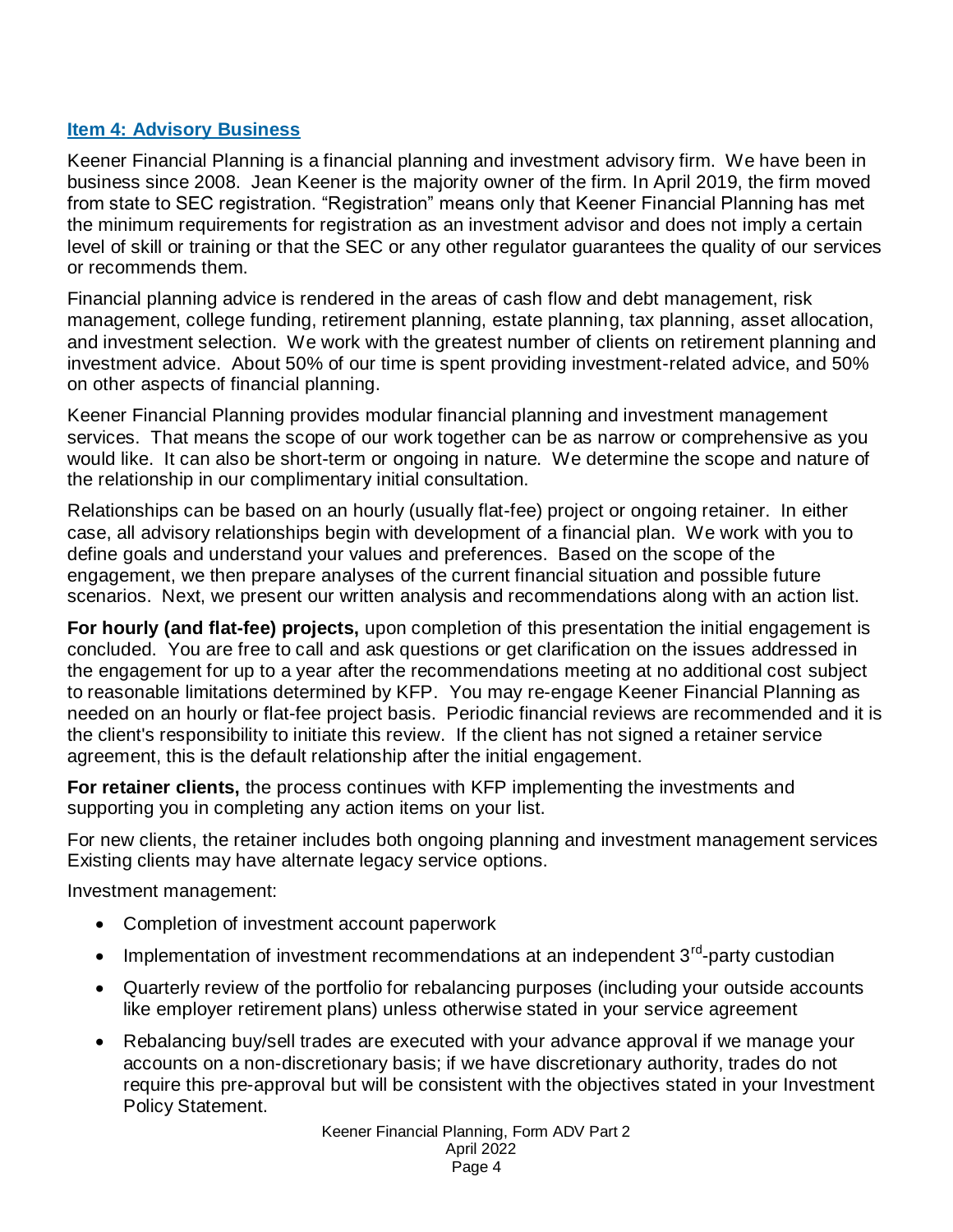Ongoing Planning:

- Support and assistance from us on implementing your financial plan including coordination with insurance agents, tax preparers, and estate planning attorneys.
- Review and updating of your retirement plans annually, and more frequently if needed to address changes in your situation.
- Review and consideration of other financial planning issues as needed including cash flow, major purchase decisions, estate planning, consideration of tax consequences of financial decisions, and insurance needs
- Updates from us as we identify changes to legislative or tax issues relevant to your situation

After the initial planning process, in-person or virtual meetings with retainer clients are scheduled twice a year. Additional sessions are offered as needed.

We provide investment advice on mutual funds, exchange traded funds, stocks, bonds, certificates of deposit, variable annuities, and variable life insurance products. Advice on individual stocks and bonds is provided in the context of the security's role in your overall asset allocation and financial goals. Because each mutual fund or exchange traded fund has its own investment advisor, selection of that advisor is inherent in recommending particular funds.

You are welcome to provide parameters for us to work within when we provide investment recommendations. The most common requests in this area generally include a request for a particular mutual fund family, the exclusion of exchanged-traded funds, use of socially conscious criteria, or inclusion of funds provided with no transaction fee at a particular brokerage. We can discuss any preferences during the initial consultation to determine if your requests can be accommodated in advance of initiating the engagement.

Investment management services are provided on a discretionary basis for new clients. Some existing clients receive services on a non-discretionary basis. The service agreement specifies whether your services are discretionary or non-discretionary.

- Under a discretionary agreement, we will make trades based upon the objectives agreed to in the financial planning process and outlined in your investment policy statement, including any reasonable restrictions you may choose to place on the types of investments included in your portfolio. It is your responsibility to notify us promptly regarding any change in your financial situation or objectives or your investment account restrictions.
- Under a non-discretionary agreement, after we provide an investment recommendation for your account, you need to provide approval prior to our execution of the trade. Please see Item 16 for more information about discretionary authority.

Retirement Rollovers-No Obligation/Conflict of Interest: A client leaving an employer typically has four options (and may engage in a combination of these options): 1) leave the money in his former employer's plan, if permitted, 2) roll over the assets to his/her new employer's plan, if one is available and rollovers are permitted, 3) rollover to an Individual Retirement Account (IRA), or 4) cash out the account value (which could, depending upon the client's age, result in adverse tax consequences).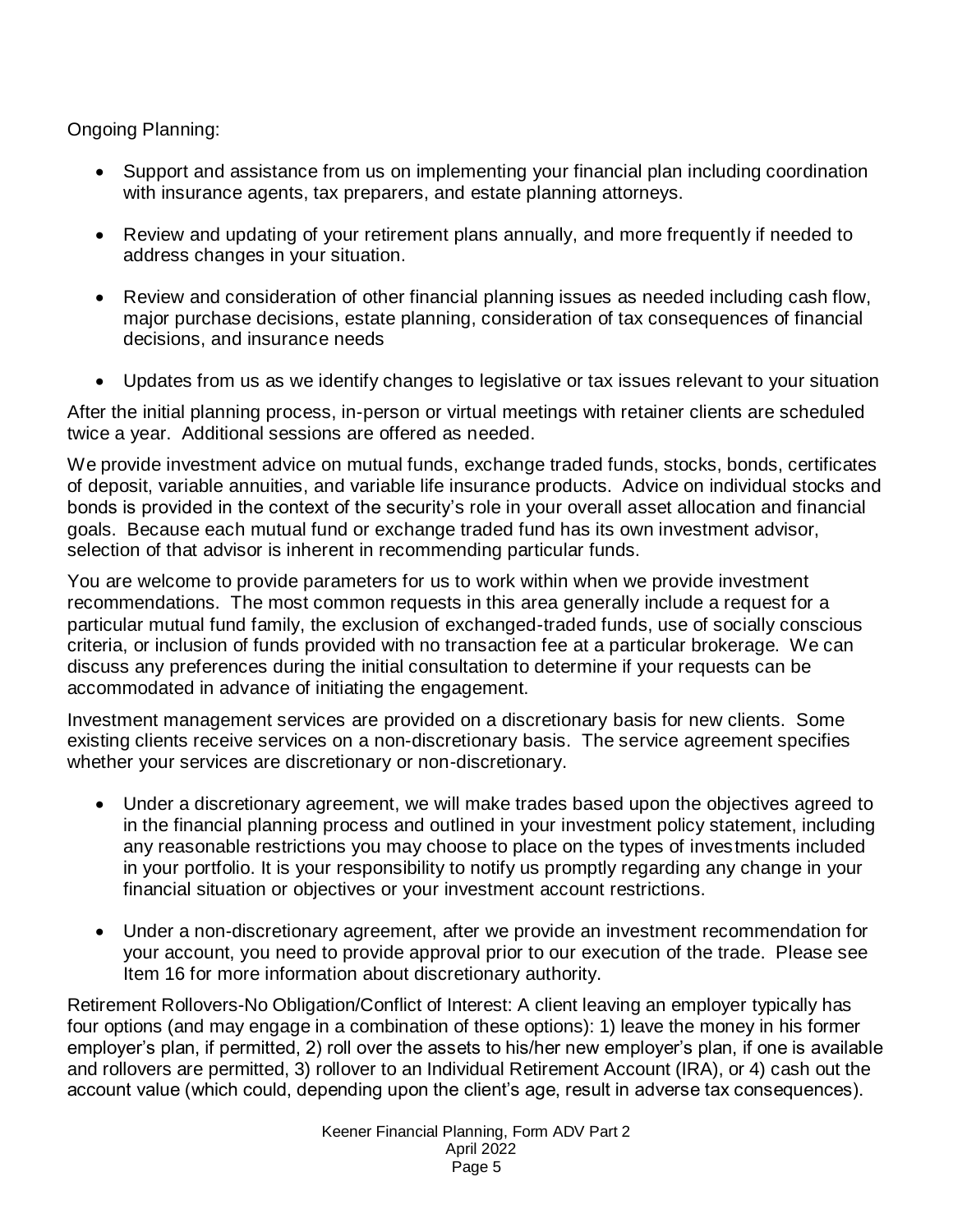Keener Financial Planning may recommend an investor roll over plan assets to an IRA.

- In the event the client was already receiving ongoing retainer services, the fee does not change as a result of the rollover.
- If the client had engaged KFP's service on a project basis, the rollover to an IRA would not result in any more or less compensation for the services rendered. If the client re-engaged our services on a project basis in the future, fewer accounts to review would likely result in less time spent on your behalf and lower fees.
- If the client had engaged KFP's service on a project basis but intended to switch to ongoing retainer services in the event of a rollover recommendation, KFP would receive additional compensation as a result of the additional services to be provided. Retainer services include a broad range of services for financial planning and distribution management and managing the assets from this account would be just part of that service. In this scenario, Keener Financial Planning has an economic incentive to encourage an investor to roll plan assets into an IRA that Keener Financial Planning will manage as part of retainer services.

There are various factors that Keener Financial Planning may consider before recommending a rollover, including but not limited to: i) the investment options available in the plan versus the investment options available in an IRA, ii) fees and expenses in the plan versus the fees and expenses in an IRA, iii) the services and responsiveness of the plan's investment professionals versus those of Keener Financial Planning, iv) required minimum distributions and age considerations, and vi) employer stock tax consequences, if any. No client is under any obligation to roll over plan assets to an IRA managed by Keener Financial Planning.

Keener Financial Planning has established a business continuity plan to facilitate continued service in the event of disruptive situations such as natural disasters, destruction of office space, or prolonged loss of Internet connectivity at our office location. We have also documented a succession plan in the event of the Principal's incapacity or death.

As of January 20, 2022, our firm had approximately \$215.2 million in regulatory assets under management. \$212.5 million is under discretionary agreements; \$2.7 million is under nondiscretionary agreements. The firm advises clients on approximately \$708.3 million, including the regulatory assets under management figure.

#### <span id="page-5-0"></span>**Item 5: Fees and Compensation**

Keener Financial Planning is fee-only. That means that all of our compensation comes directly from you, the client. We receive no  $3<sup>rd</sup>$  party compensation from commissions, products recommended or referral fees. Being fee-only allows us to focus exclusively on your best interest and provide objective recommendations to help you achieve your financial goals. It can sometimes also result in lower total investment costs. All fees are negotiable at our sole discretion.

**Financial planning fees** are based on a rate of \$260 per hour for engagements led by a Firm Financial Planner. Engagements led by the Firm Principal are based on a rate of \$320 per hour. Existing clients' fee quotes may be based on a lower rate. We are usually able to provide a flat-fee quote for the initial engagement at the conclusion of the complimentary initial consultation. With the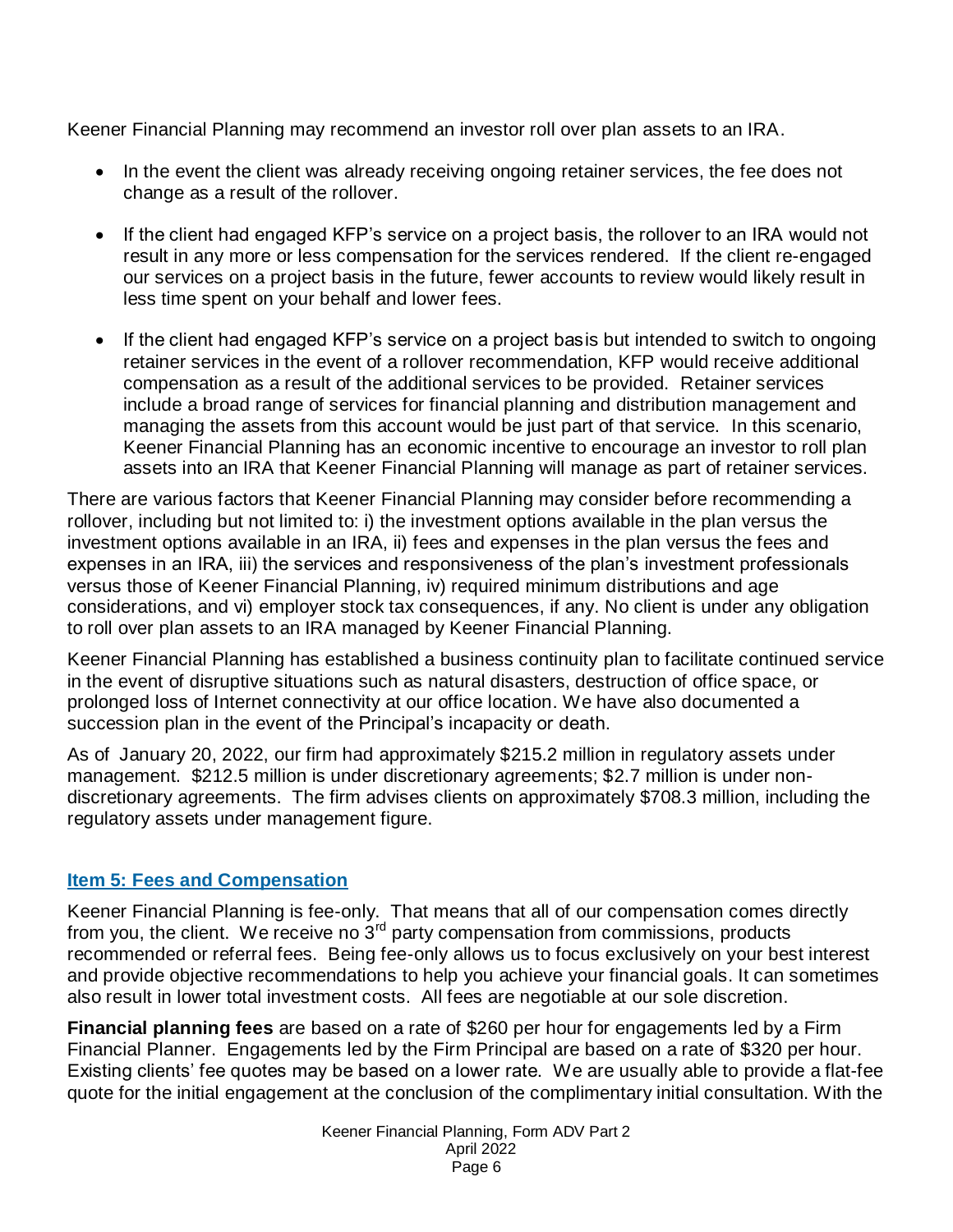flat-fee quote, as long as we stay within the original scope of our project, you won't be charged any incremental hourly fees.

Occasionally, a flat-fee quote isn't possible when the complexity of the project is undetermined. In these situations, we proceed with the project on an hourly basis providing frequent updates on status and time spent.

To begin a financial planning engagement, you provide a deposit of the lesser of \$500 or 50% of the fee quote. The remainder of the fee is due at the conclusion of the recommendations meeting. Payment by check or credit card is accepted.

The engagement may be terminated at any time by either party upon written notice to the other party. If the engagement is terminated within 5 days of signing the client service agreement, no fees would be due and any unearned prepaid fees would be refunded. Should client terminate the engagement after this date, client is responsible and will be invoiced for any time charges incurred by Keener Financial Planning in the preparation of their plan.

**Retainer services** are provided for a flat annual fee. The annual fee is based on the services to be provided, the number of investment accounts, complexity of your situation, and household total investment assets.

The minimum annual retainer for ongoing planning and investment management is \$3,000. The fee covers both financial planning and investment management, and the proportion of the fee relevant to planning or investment management varies based on the client situation. There is no minimum account size, but we believe that investment costs matter and should be kept low. In the event of investment assets under \$300,000, we would only offer retainer services if most of our fee would be allocated to the financial planning services to be provided rather than the investment management. Fees and minimums are negotiable at our sole discretion, and existing clients may qualify for lower minimums.

For clients electing retainer services at the beginning of the relationship, the initial financial planning fee is paid in addition to the ongoing retainer services fee for the first year. A \$500 deposit is due upon signing of the service agreement, and the balance of the initial planning fee is due when the plan is delivered. After the first year, maintaining and updating the financial plan is included in the ongoing retainer services fee.

Fees commence on the date of signing the retainer service agreement. Fees for the first quarter of service are pro-rated based on the number of days services are actually received. Generally, with your authorization, fees are deducted from your investment accounts around the first of the next quarter.

If you request invoicing, invoices are generated during the first week of the last month of the quarter. Invoices are due on the first day of the following quarter.

Retainer services may be terminated by either party at any time by providing a written notification to the other party. Upon termination, the client is responsible for pro-rated fees for the quarter to date and will be invoiced.

You will incur additional fees at the independent custodian where assets are held. The custodian's fees may include (but are not limited to) transaction fees, account fees, statement fees and fees for additional services requested. A fee schedule is available from the custodian and you should review it.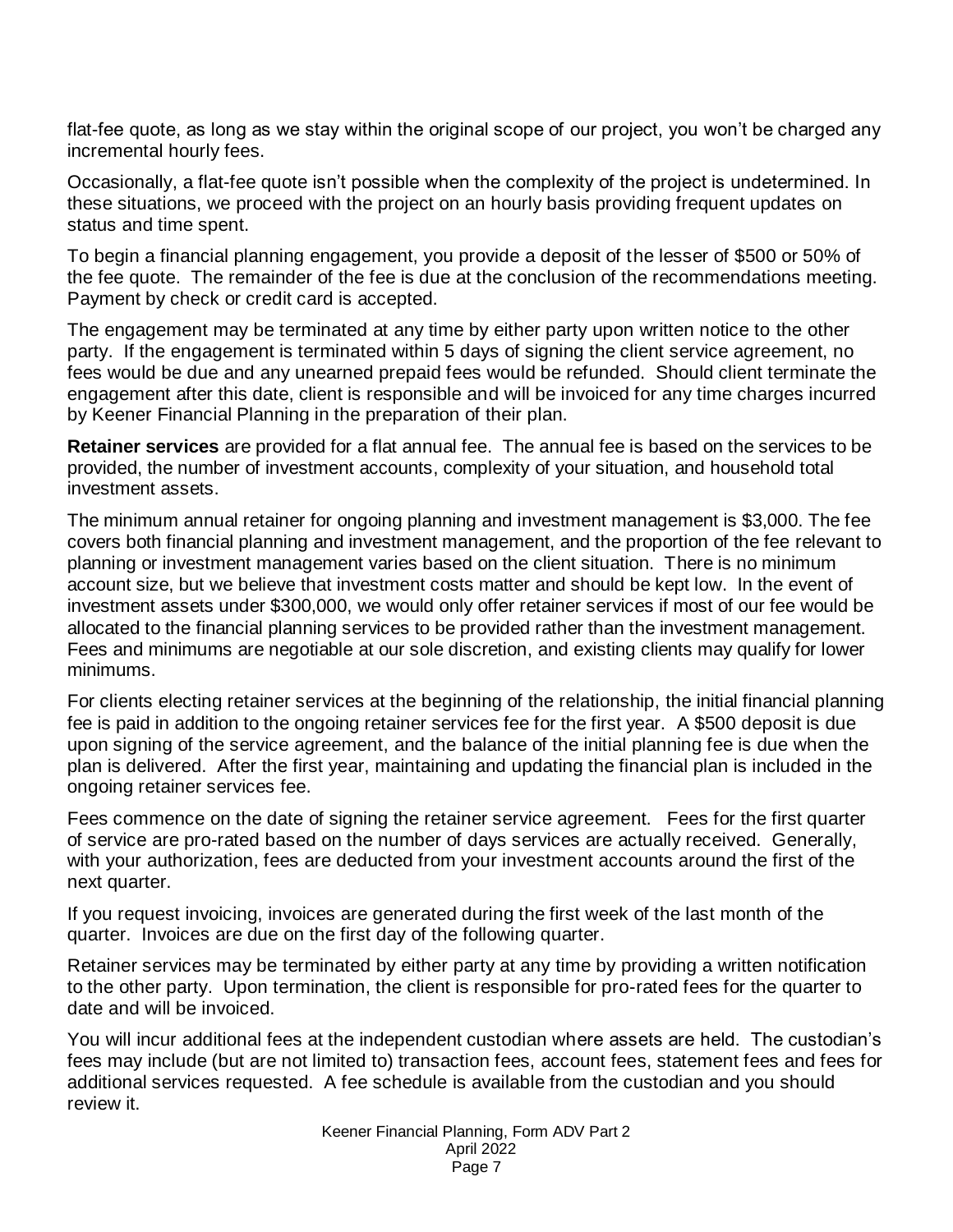The mutual funds and exchange traded funds used in investment management accounts also carry ongoing investment expense ratios which are part of your overall investment expenses.

We also conduct **group education workshops** on financial planning topics such as "Maximizing Your Employee Benefits," Retirement Savings Strategies," and "Women and Money." Keener Financial Planning may impose a fee for educational workshops. Generally, the employer, civic, or nonprofit group sponsoring the workshop pays any fees charged by Keener Financial Planning. Workshop fees are flat fees based on material costs and internal estimates for preparation and presentation time at the standard hourly rate. In the event there is a charge to workshop attendees, the fee will be published on the workshop announcement.

We may also provide **advice to employers for their retirement plans**. Advice focuses mainly on the area of types of retirement plans, providing recommendations on plan providers, and investment option selection. Keener Financial Planning provides this advice with the same policies and fee schedule as engagements for individuals.

#### <span id="page-7-0"></span>**Item 6: Performance-Based Fees and Side-By-Side Management**

Keener Financial Planning does not charge performance-based fees or engage in side-by-side management.

#### <span id="page-7-1"></span>**Item 7: Types of Clients**

Keener Financial Planning provides advice primarily to Individuals, High Net Worth Individuals, and Pension and Profit Sharing Plans. Occasionally we also provide advice to trusts and small businesses.

We have no asset or net worth minimums for financial planning or investment management services. However, we do have a minimum annual retainer of \$3,000 for ongoing planning and investment management services. There is no minimum account size, but we believe that investment costs matter and should be kept low. In the event of investment assets under \$300,000, we would only offer retainer services if most of our fee would be allocated to the financial planning services to be provided rather than the investment management.

## <span id="page-7-2"></span>**Item 8: Methods of Analysis, Investment Strategies and Risk of Loss**

We use a long-term, passive investment strategy with a focus on matching market performance, keeping costs low, and achieving appropriate diversification given your risk tolerance, time horizon, and goals.

We use index mutual and exchange-traded funds with stock and bond holdings to implement this strategy through a combination of domestic/international, small/medium/large market cap stock, and short/medium-term bonds. Funds for REITS and commodities may also be used in small percentages to increase diversification. We occasionally use actively managed funds to target specific asset classes where the value provided by the fund's investment manager is deemed to outweigh the additional costs of the active management. Based on academic research, small cap and value stocks are overweighted in client portfolios relative to the broad market indices.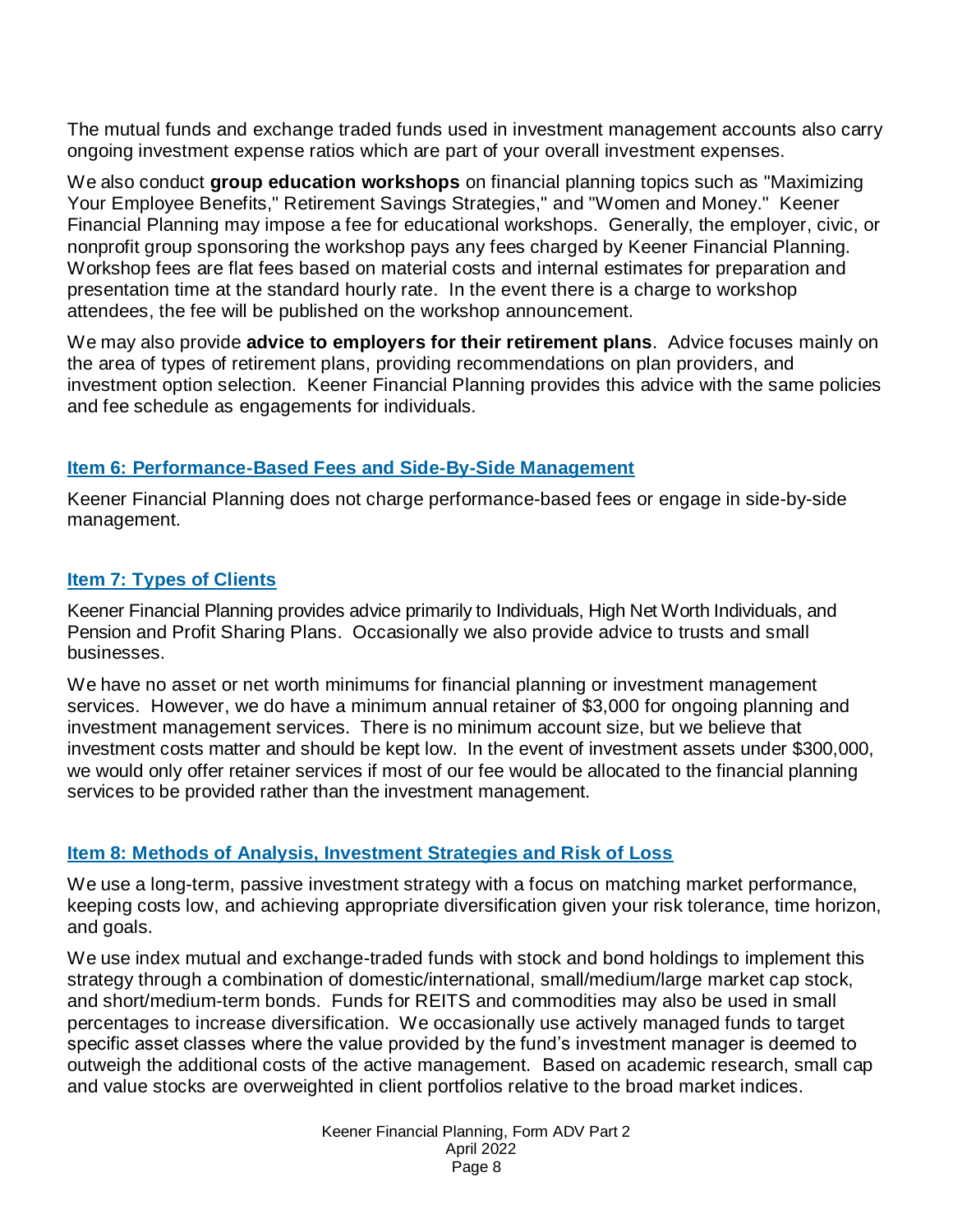Funds for each asset class are selected based on a number of factors including cost, historical performance, quantity of stocks/bonds in the fund, effectiveness of delivering the target asset class, reputation of the manager, and overlap with other funds being used. In addition, the firm selects the lowest cost share class available in a client's account when recommending mutual funds. The firm completes a structured due diligence process of all standard recommended funds every 6 months, as well as when new information becomes available.

While we don't recommend individual securities, we may offer advice on those that the client already owns. This advice focuses primarily on concentration issues, tax consequences of selling, and asset allocation. We may also consider analyst review and fundamental metrics in our recommendations.

While we believe our investment strategy is designed to create the best opportunity for positive investment returns for a given level of risk, it cannot guarantee that an investment objective or goal will be achieved. Some investment decisions made by us may result in loss, which may include the original principal amount invested. You must be able to bear the various risks involved in investing, which may include market risk, liquidity risk, interest rate risk, currency risk or political risk, among others.

Low-cost, no-load, index investments have the potential to be affected by tracking error risk, which is defined as a deviation from the stated benchmark index. While small cap and value stocks are expected to outperform the broad market index based on historical analysis, they may underperform the broad market for extended periods of time.

As the firm does not do block trading, clients may receive better or worse pricing on ETFs than other clients or employees on the same day depending on market fluctuation and the time of execution.

#### <span id="page-8-0"></span>**Item 9: Disciplinary Information**

Neither Keener Financial Planning, LLC nor any of its personnel have been subject to any disciplinary events.

#### <span id="page-8-1"></span>**Item 10: Other Financial Industry Activities and Affiliations**

We are not affiliated or have a material relationship with any another financial industry entities.

Our policies require that we conduct business activities in a manner that avoids actual or potential conflicts of interest between the firm, personnel and the client, or that may otherwise be contrary to law. We will provide disclosure to the client, prior to and throughout the term of an engagement, of any conflicts of interest which will or may reasonably compromise our impartiality or independence.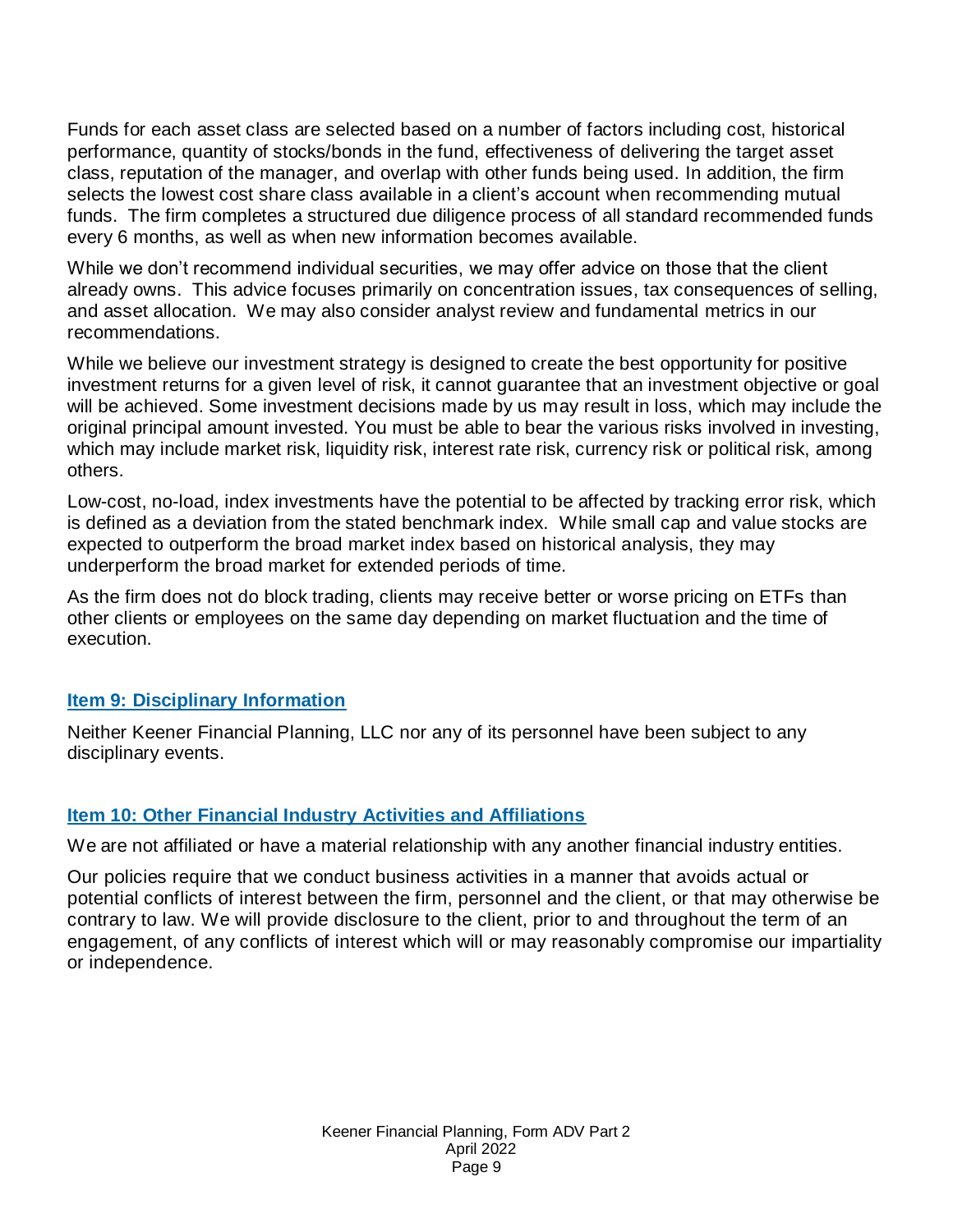## <span id="page-9-0"></span>**Item 11: Code of Ethics, Participation or Interest in Client Transactions, and Personal Trading**

Code of Ethics: We adhere to the CFP® Code of Ethics. A summary of the Code of Ethics' Principles is outlined below.

A CFP® professional must:

- 1) Act with honesty, integrity, competence, and diligence.
- 2) Act in the client's best interest.
- 3) Exercise due care.
- 4) Avoid or disclose and manage conflicts of interest.
- 5) Maintain the confidentiality and protect the privacy of client information.
- 6) Act in a manner that reflects positively on the financial planning profession and CFP® certification.

We will, upon request, promptly provide a complete code of ethics.

At times we as individuals may hold positions in securities that may also be recommended to clients. We may also buy a security for ourselves at or near the same time that we recommend selling the same security to a client (or vice versa) based on the unique situation of each individual. Because we don't engage in block trading, we expect that prices for ETFs purchased or sold in an employee's account on the same day as a client trade will vary based on market fluctuation and the time of execution. However, at no time will we receive preferential treatment over clients. We enforce the applicable rules of the Investment Advisor Act of 1940 including the provision against insider trading. We maintain the required personal securities transaction records for all employees and require prior approval for trades in restricted securities.

## <span id="page-9-1"></span>**Item 12: Brokerage Practices**

We do not have any affiliation with product sales firms. Specific custodian recommendations are made to clients based on their need for such services. We typically recommend TD Ameritrade (TD Ameritrade Institutional, Division of TD Ameritrade, Inc., member FINRA/SIPC/NFA) when clients select discretionary investment management services. For our hourly clients our recommendations may include TD Ameritrade, Vanguard, Charles Schwab and Co., Inc. and Fidelity.

In recommending custodians (or broker/dealers), we will take into account the range and quality of services provided to the client. We may also take the following characteristics into consideration when entertaining their recommendation.

- The provider's ability to minimize total trading costs while maintaining its financial health.
- Whether the provider can maintain and commit adequate capital when necessary to complete client trades, respond during volatile market periods, and minimize the number of incomplete trades.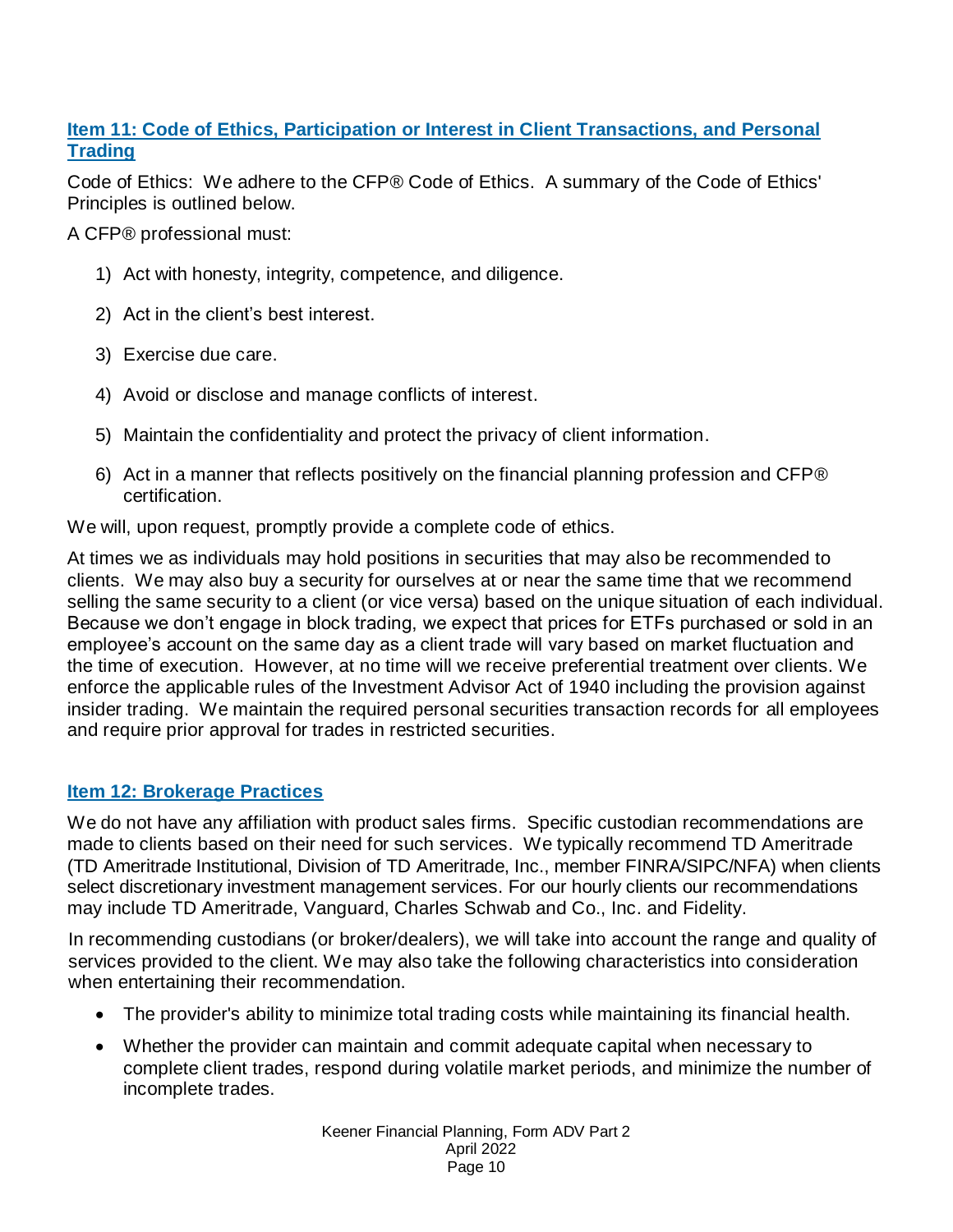- Whether the custodian is property registered and in good standing with the appropriate regulatory body(s) having regulatory jurisdiction.
- Whether there are any current or pending regulatory action(s), civil claims, Criminal actions, etc.
- Custodian's financial strength and stability.
- Operational and servicing capabilities.
- Whether they can search for and obtain liquidity to minimize market impact.
- Accommodate client requirements during unusual market conditions.
- Execute unique trading strategies.
- Execute and settle difficult trades.
- Account for its trade errors and correct them in a satisfactory manner.
- Infrastructure commitments, such as technology.
- Proprietary and/or third-party research.

We do not receive fees or commissions from any of these arrangements, although we may benefit from electronic delivery of client information, electronic trading platforms and other services provided by custodians for the benefit of clients. We may also benefit from other services provided by custodians, such as research, continuing education, and practice management advice. These benefits are standard in a relationship with these custodians and are not in return for client recommendations or transactions.

We do not consider potential client referrals to us from brokerages in the brokerage recommendations we provide to our clients.

We do not direct brokerage for specific client transactions except occasionally individual bonds, for which we may select a broker-dealer to secure better pricing for the client than offered by the custodial broker-deal on an individual trade.

#### <span id="page-10-0"></span>**Item 13: Review of Accounts**

Account reviews and advice are completed under the supervision of a CERTIFIED FINANCIAL PLANNER<sup>™</sup> professional. Initial financial planning engagements for hourly (and flat-fee) projects terminate upon delivery of the plan or advice to the client. After the initial engagement, if the client has not engaged Keener Financial Planning for Retainer Services, no ongoing automatic reviews are provided. While periodic financial reviews are strongly recommended, it is the client's responsibility to initiate reviews or request additional advice.

Retainer clients with Investment Management services have reviews completed internally on a quarterly basis unless otherwise stipulated in the client's individual service agreement. The firm uses investment rebalancing software to monitor and generate trades as needed to maintain asset allocation within tolerance bands of the investment policy statement, ensure proper cash is available in the accounts, optimize asset location, and capitalize on tax loss harvesting opportunities. Review with the client is no less than once a year, and it is the client's responsibility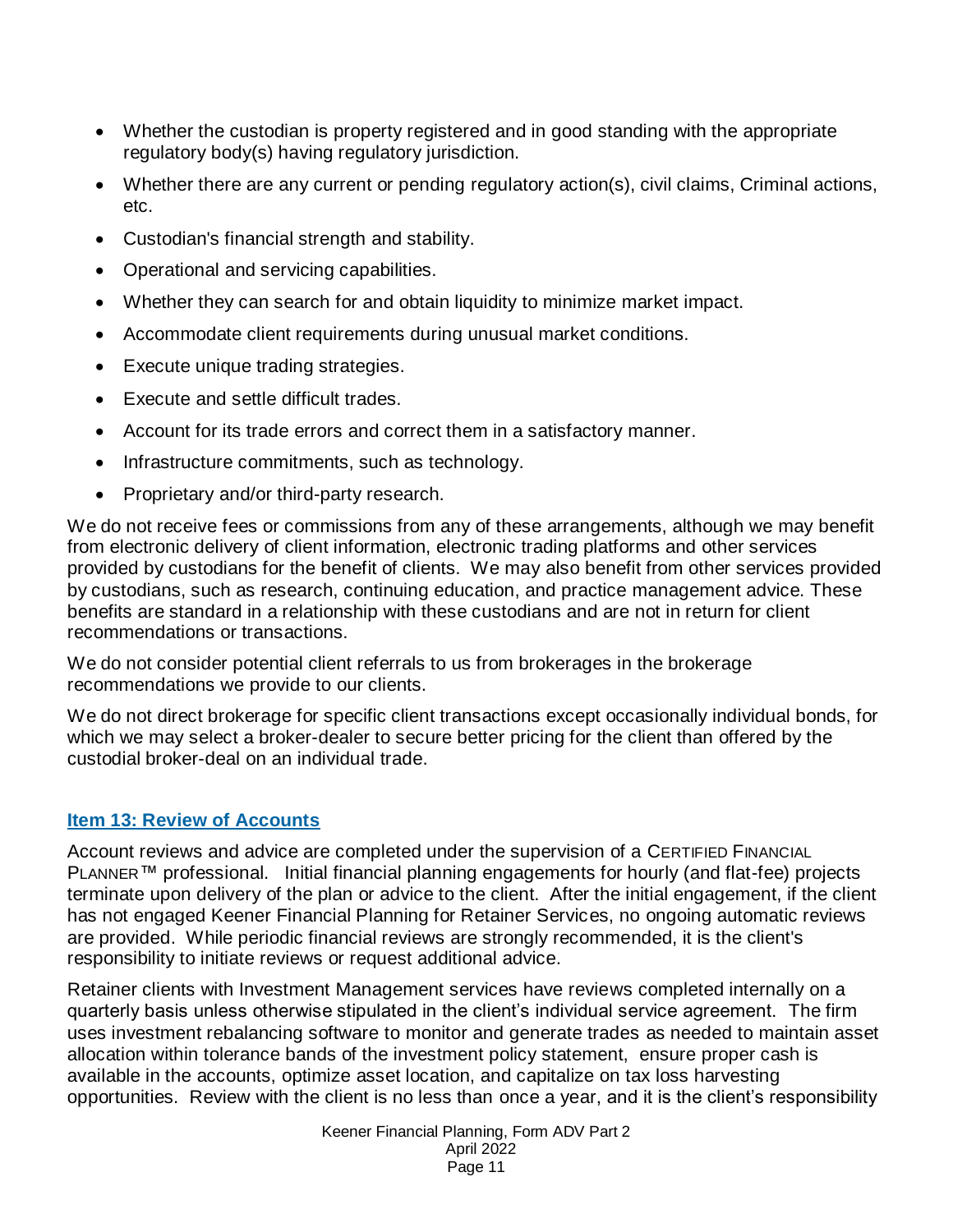to make themselves available for the review meeting. Investment clients with additional outside accounts are responsible for providing Keener Financial Planning with statements from the outside accounts so that they can be included in the review process and overall asset allocation.

Portfolio "snapshot" reports are provided when Keener Financial Planning is engaged to provide investment advice during the initial engagement or an Ad-Hoc review. Account Summary reports are provided on an annual basis to Retainer clients at the review meeting. Additional reports may include XRay, investment detail, correlation matrices, stock intersection, and other similar reports. The firm does not provide ongoing performance reporting.

Clients will receive account statements directly from mutual fund companies and/or brokerage companies in which they hold investments. These statements are typically provided on a monthly or quarterly basis and as transactions occur.

Keener Financial Planning maintains model portfolios comprised of recommended mutual funds and ETFs in varying percentages to achieve the recommended asset allocation. The percentage targets are established in the financial planning process. Retainer clients each have an Investment Policy Statement identifying their model portfolio and asset allocation percentages. The mutual funds and ETFs are selected for the models based on the analysis process described in Item 8 above.

#### <span id="page-11-0"></span>**Item 14: Client Referrals and Other Compensation**

We do not receive compensation for referrals from any third party.

We receive continuing education, case consultation, and educational materials/tools from various mutual fund companies, insurance companies, insurance agents, attorneys, tax preparers, and other professionals. Our policy is to accept only those services which enhance our ability to provide quality service and advice to our clients. Any referrals we make for clients are based on our professional judgment of the best service provider for the client's situation.

We do not compensate any third party for client referrals.

Jean Keener, Rachel Songer, Patty Priddy, and Samuel Pond are members of the Garrett Planning Network (GPN), a nationwide network of professional, fee-only advisors. GPN members are committed to providing competent, unbiased financial advice to individuals from all walks of life. GPN provides ongoing educational and operational support to members and facilitates the sharing of best practices through its member community. Clients and potential clients may be referred to Keener Financial Planning from GPN's website, www.garrettplanningnetwork.com. Keener Financial Planning pays operational fees to GPN, but nothing is paid to GPN for client referrals. Clients referred by GPN do not pay more for Keener Financial Planning's services than clients who learn about us from another referral source.

Jean Keener, Patty Priddy, Rachel Songer, Samuel Pond, and Elizabeth Shurtz are also members of the National Association of Personal Financial Advisors. All Firm Registered Investment Advisors are members of the Financial Planning Association. Keener Financial Planning is also a member of the Greater Keller Chamber of Commerce. Clients and potential clients may be referred to Keener Financial Planning from these organizations, but nothing is paid to them for client referrals. Clients referred by these sources do not pay more for Keener Financial Planning's services than clients who learn about us from another referral source.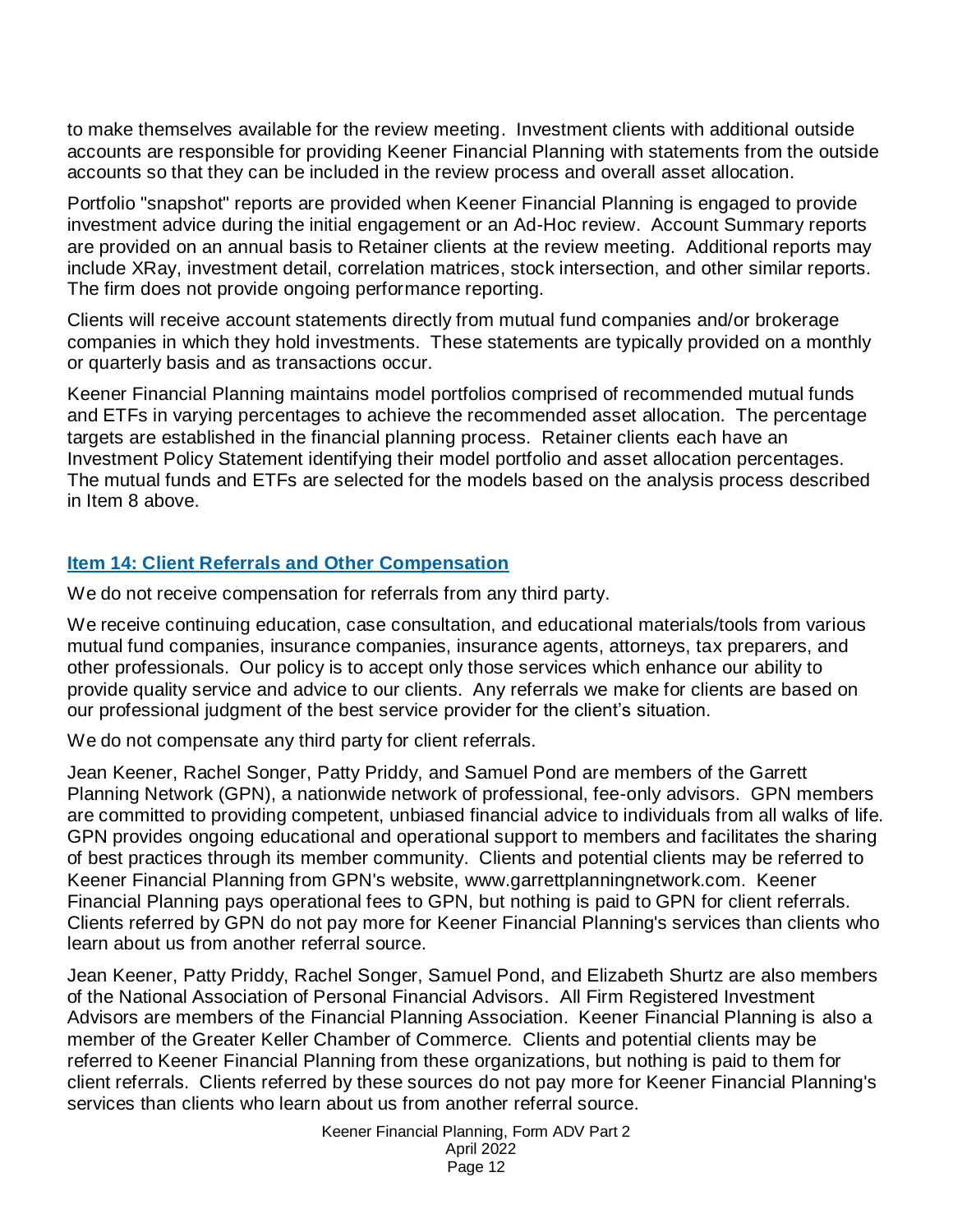#### <span id="page-12-0"></span>**Item 15: Custody**

We do not accept custody of client funds. All assets are custodied at an independent 3<sup>rd</sup>-party custodian.

You must receive at least quarterly account statements from your qualified custodian. If you are not receiving at least quarterly custodial account statements, please contact us at the number on the cover page of this brochure.

For accounts where the client requests the use of third party Standing Letters of Authorization (―SLOA‖), the firm is deemed to have custody of client funds or securities. The firm in not required to obtain a surprise annual examination of client assets; however, they are required to list these accounts in Item 9 of ADV Part 1.

#### <span id="page-12-1"></span>**Item 16: Investment Discretion**

Similar to a limited power of attorney, discretionary authority allows our firm to implement investment decisions, such as the purchase or sale of a security on behalf of your account, without requiring your prior authorization for each transaction in order to meet your stated investment objectives. This authority will be granted through your execution of both our engagement agreement and the selected custodian's account opening documents. Your account custodian will specifically limit our firm's authority within your account to the placement of trade orders.

Non-discretionary account authority requires your ongoing prior approval involving the investment and reinvestment of account assets, portfolio rebalancing, or for our firm to give instructions to the custodian maintaining your account (i.e., wire instructions, etc.). Under a nondiscretionary engagement, you will be required to execute our firm's client services agreement that describes our limited account authority, as well as the custodian of record's account opening document that includes their limited power of attorney form or clause. Due to the requirement for your pre-approval of all transactions, you must make yourself available and keep our firm updated on your contact information so that instructions can be efficiently carried out on your behalf.

#### <span id="page-12-2"></span>**Item 17: Voting Client Securities**

We do not accept authority to vote client securities on their behalf.

#### <span id="page-12-3"></span>**Item 18: Financial Information**

We will not take physical custody of your assets.

Our engagements do not require that we collect advance fees from you of \$1,200 or more for our advisory services that we will perform six months or more into the future.

Due to the nature of our firm's advisory services and operational practices, an audited balance sheet is not required nor included in this brochure.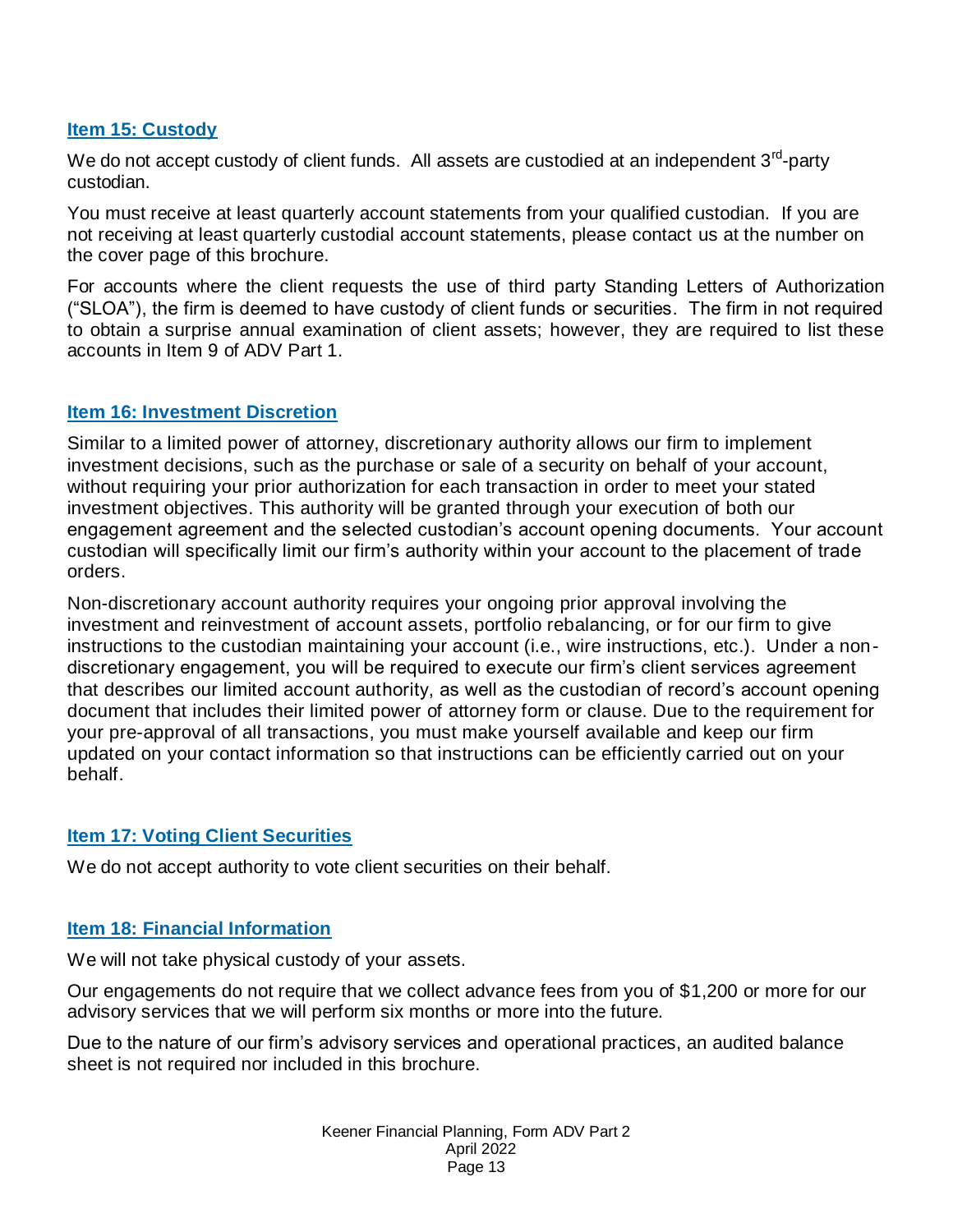*Plan to Live Well*



.

<span id="page-13-0"></span>Form ADV Part 2B, Brochure Supplement: Jean Keener, CFP®, CRPC®

# **April 25, 2022**

## **Main Office:**

1692 Keller Parkway Keller, TX 76248

## **Satellite Office:**

2626 Cole Avenue, 3rd Floor Dallas, TX 75201

**Phone:** 817-993-0401 **Fax:** 817-993-0002 **E-mail:** [Info@KeenerFinancial.com](mailto:Info@KeenerFinancial.com) **Website:** [www.KeenerFinancial.com](http://www.keenerfinancial.com/)

This brochure supplement provides information about Jean Keener that supplements the Keener Financial Planning brochure. You should have received a copy of that brochure. Please contact Jean Keener at 817-993-0401 or [info@KeenerFinancial.com](mailto:info@KeenerFinancial.com) if you did not receive the Keener Financial Planning brochure or if you have any questions about the contents of this supplement.

Additional information about Jean Keener is available on the SEC's website at [www.adviserinfo.sec.gov.](http://www.adviserinfo.sec.gov/) Click on the "Investment Adviser Search" link and then search for "Individual" using the individual's CRD number 5560479.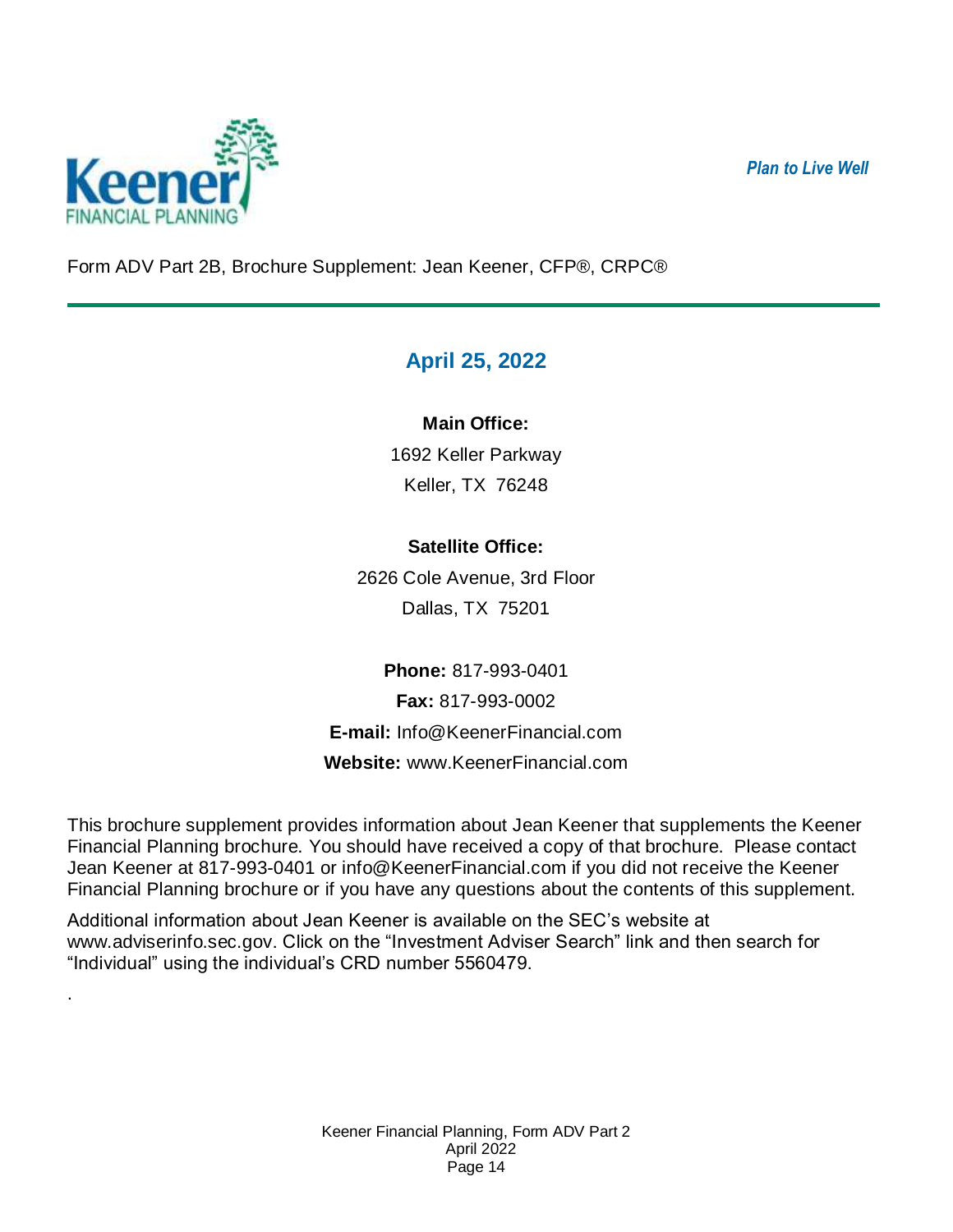## **Educational Background and Business Experience**

#### **Jean Keener – Principal**

Jean's formal education comes from University of North Texas PDI where she received the Certificate in Financial Planning in 2007. Jean also holds a Master of Music degree from the University of Missouri-Kansas City earned in 1997 and a Bachelor of Music degree awarded by Indiana University with honors in 1995.

Most recent positions:

- Keener Financial Planning, LLC, Principal, CFP®, CRPC®, 2008 Present
- The Dallas Morning News, Recruitment Advertising Director, 2007 2008
- The Dallas Morning News, Real Estate Advertising Director, 2006 2007
- The Dallas Morning News, Online Real Estate Manager, 2002 2006

Jean is a CERTIFIED FINANCIAL PLANNER<sup>™</sup> professional and holds the Chartered Retirement Planning Counselor designation. Jean is also a NAPFA-Registered Financial Advisor.

#### **Disciplinary Information**

Neither Keener Financial Planning, LLC nor any of its personnel have been subject to any legal or disciplinary events.

#### **Other Business Activities**

Ms. Keener has no outside business activities.

#### **Additional Compensation**

Ms. Keener has nothing to disclose in this regard.

#### **Supervision**

Jean Keener, Firm Principal supervises her own work. She can be reached at 817-993-0401 or [info@KeenerFinancial.com.](mailto:info@KeenerFinancial.com)

#### **About the CFP® Professional Designation:**

The CERTIFIED FINANCIAL PLANNER™, CFP® and federally registered CFP (with flame design) marks (collectively, the "CFP® marks") are professional certification marks granted in the United States by Certified Financial Planner Board of Standards, Inc. ("CFP Board").

The CFP® certification is a voluntary certification; no federal or state law or regulation requires financial planners to hold CFP® certification. It is recognized in the United States and a number of other countries for its (1) high standard of professional education; (2) stringent code of conduct and standards of practice; and (3) ethical requirements that govern professional engagements with clients.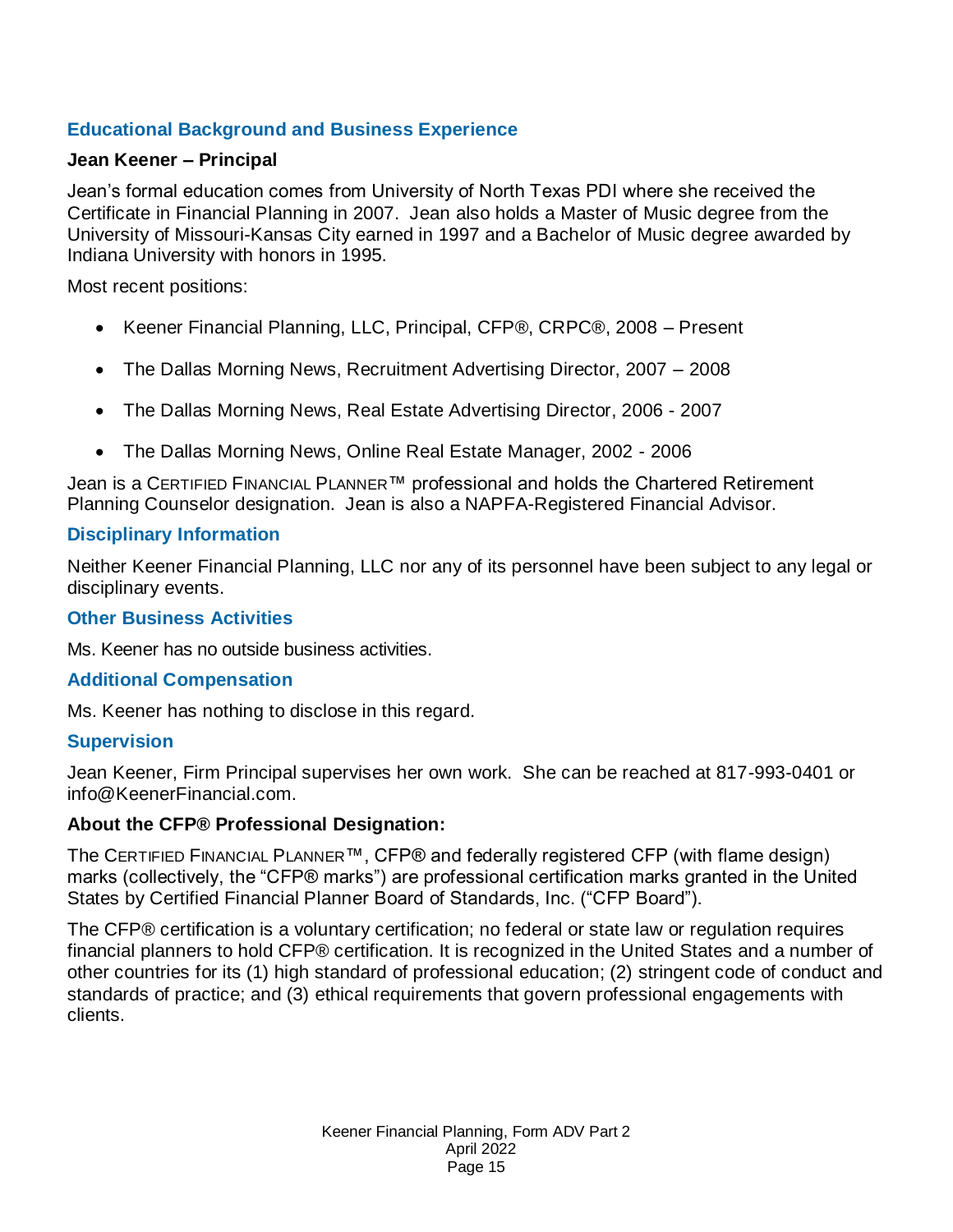To attain the right to use the CFP® marks, an individual must satisfactorily fulfill the following requirements:

- **Education** Complete an advanced college-level course of study addressing the financial planning subject areas that CFP Board's studies have determined as necessary for the competent and professional delivery of financial planning services, and attain a Bachelor's Degree from a regionally accredited United States college or university (or its equivalent from a foreign university). CFP Board's financial planning subject areas include insurance planning and risk management, employee benefits planning, investment planning, income tax planning, retirement planning, and estate planning;
- **Examination** Pass the comprehensive CFP® Certification Examination. The examination, includes case studies and client scenarios designed to test one's ability to correctly diagnose financial planning issues and apply one's knowledge of financial planning to real world circumstances;
- **Experience** Complete at least three years of full-time financial planning-related experience (or the equivalent, measured as 2,000 hours per year); and
- **Ethics** Agree to be bound by CFP Board's Standards of Professional Conduct, a set of documents outlining the ethical and practice standards for CFP® professionals.

Individuals who become certified must complete the following ongoing education and ethics requirements in order to maintain the right to continue to use the CFP® marks:

- **Continuing Education** Complete 30 hours of continuing education hours every two years, including two hours on the Code of Ethics and other parts of the Standards of Professional Conduct, to maintain competence and keep up with developments in the financial planning field; and
- **Ethics** Renew an agreement to be bound by the Standards of Professional Conduct. The Standards prominently require that CFP® professionals provide financial planning services at a fiduciary standard of care. This means CFP® professionals must provide financial planning services in the best interests of their clients.
- CFP® professionals who fail to comply with the above standards and requirements may be subject to CFP Board's enforcement process, which could result in suspension or permanent revocation of their CFP® certification.

## **About the CRPC® designation:**

The **CRPC** Program focuses on the pre- and post-retirement needs of individuals. The College for Financial Planning<sup>®</sup> awards the CHARTERED RETIREMENT PLANNING COUNSELOR<sup>SM</sup> AND CRPC® designation to students who:

- successfully complete the program;
- pass the final examination; and
- comply with the Code of Ethics, which includes agreeing to abide by the Standards of Professional Conduct and Terms and Conditions. Applicants must also disclose of any criminal, civil, self-regulatory organization, or governmental agency inquiry, investigation, or proceeding relating to their professional or business conduct. Conferment of the designation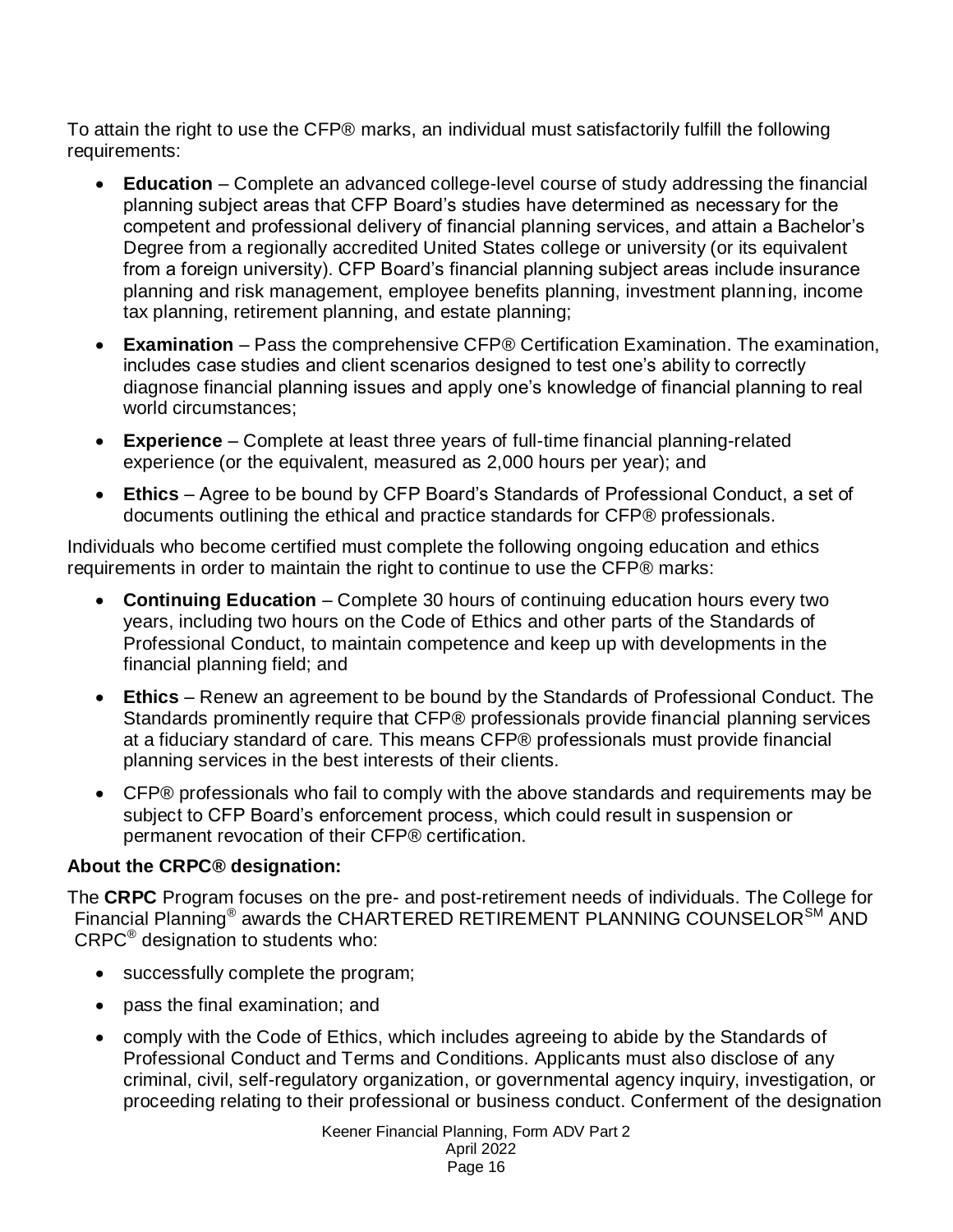is contingent upon the College for Financial Planning's review of matters either selfdisclosed or which are discovered by the College that are required to be disclosed.

Continued use of the CRPC $^{\circ}$  designation is subject to ongoing renewal requirements. Every two years individuals must renew their right to continue using the  $\mathsf{CRPC}^{\circledast}$  designation by:

- completing 16 hours of continuing education;
- reaffirming to abide by the Standards of Professional Conduct, Terms and Conditions, and self disclose any criminal, civil, self-regulatory organization, or governmental agency inquiry, investigation, or proceeding relating to their professional or business conduct; and
- paying a biennial renewal fee.

#### **About being a NAPFA-Registered Financial Advisor:**

The National Association of Personal Financial Advisors (NAPFA) is a membership organization. To become a NAPFA-Registered Financial Advisor, the member must meet the following criteria:

- **Fiduciary Standard:** The advisor shall exercise his/her best efforts to act in good faith and in the best interests of the client.
- **Advice across Disciplines:** NAPFA-Registered Financial Advisors are broadly trained to bring together and apply the separate disciplines comprising personal finance—income tax, financial position and cash flow, retirement preparation, estate planning, investments, and risk management. NAPFA-Registered Financial Advisors and their associated firms help clients by offering a full range of coordinated advice on issues surrounding a client's personal financial situation—not limiting their advice to marketable financial assets alone.
- **Education:** Bachelor's degree, in any discipline from an accredited institution.
- **Specialized Education Requirement:** NAPFA requires the Certified Financial Planner™ credential to meet the advanced, broad-based education in financial planning requirement.
- **Peer Review:** Submit a financial plan for peer review.
- **Continuing Education Requirement:** 60 hours total every two years.
- **Experience:** An individual must have had at least 36 months of experience being primarily engaged in the provision of comprehensive financial planning services.

**Fee Only Compensation:** The advisor must be compensated solely by the client with neither the advisor nor any related party receiving compensation that is contingent on the purchase or sale of a financial product. Neither Members nor Affiliates may receive commissions, rebates, awards, finder's fees, bonuses or other forms of compensation from others as a result of a client's implementation of the individual's planning recommendations.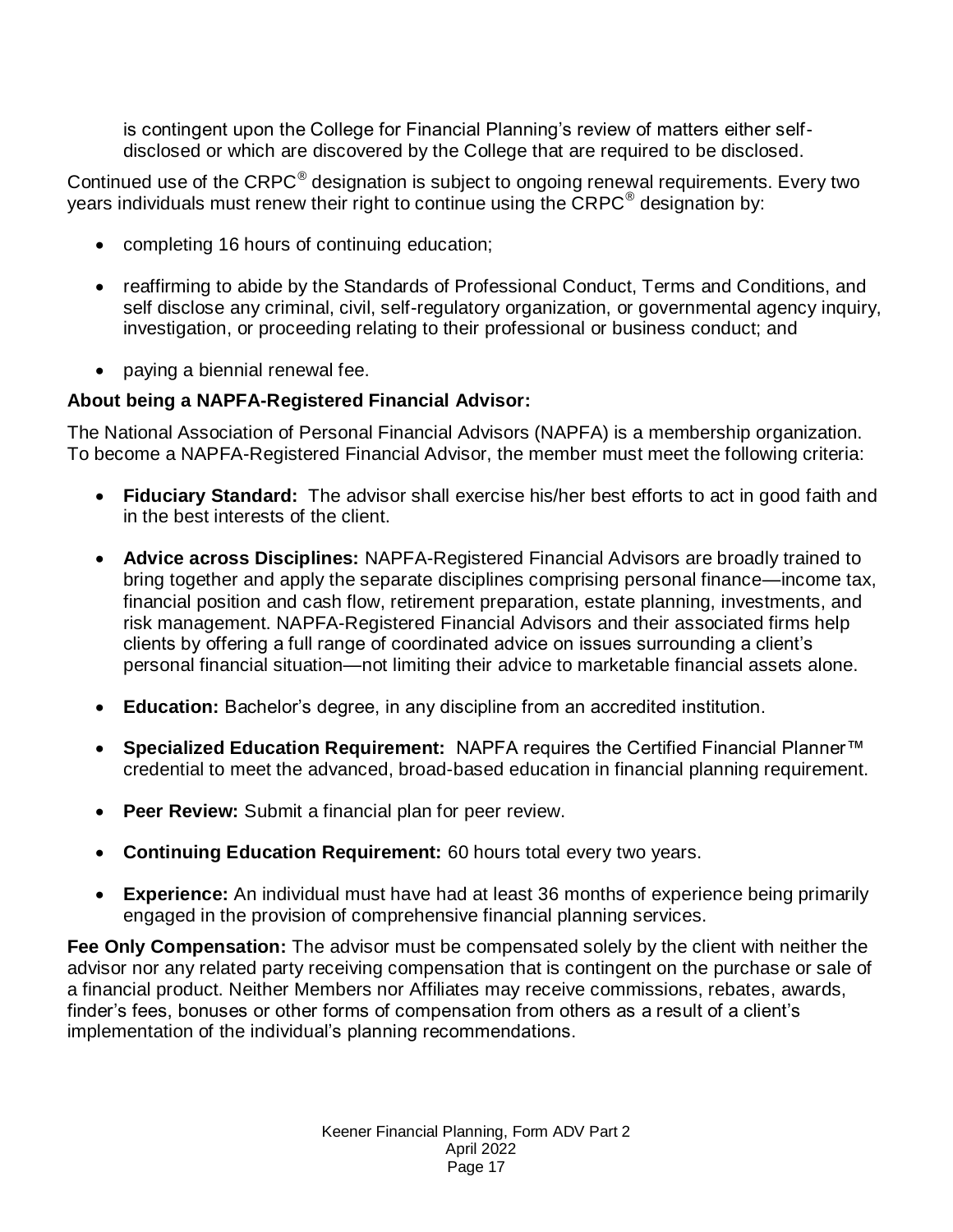*Plan to Live Well*



.

<span id="page-17-0"></span>Form ADV Part 2B, Brochure Supplement: Rachel Songer, CFP®

# **April 25, 2022**

## **Main Office:**

1692 Keller Parkway Keller, TX 76248

# **Satellite Office:**

2626 Cole Avenue, 3rd Floor Dallas, TX 75201

**Phone:** 817-993-0401 **Fax:** 817-993-0002 **E-mail:** [Info@KeenerFinancial.com](mailto:Info@KeenerFinancial.com) **Website:** [www.KeenerFinancial.com](http://www.keenerfinancial.com/)

This brochure supplement provides information about Rachel Songer that supplements the Keener Financial Planning brochure. You should have received a copy of that brochure. Please contact Jean Keener at 817-993-0401 or [info@KeenerFinancial.com](mailto:info@KeenerFinancial.com) if you did not receive the Keener Financial Planning brochure or if you have any questions about the contents of this supplement.

Additional information about Rachel Songer is available on the SEC's website at [www.adviserinfo.sec.gov.](http://www.adviserinfo.sec.gov/) Click on the "Investment Adviser Search" link and then search for "Individual" using the individual's CRD number 6073340.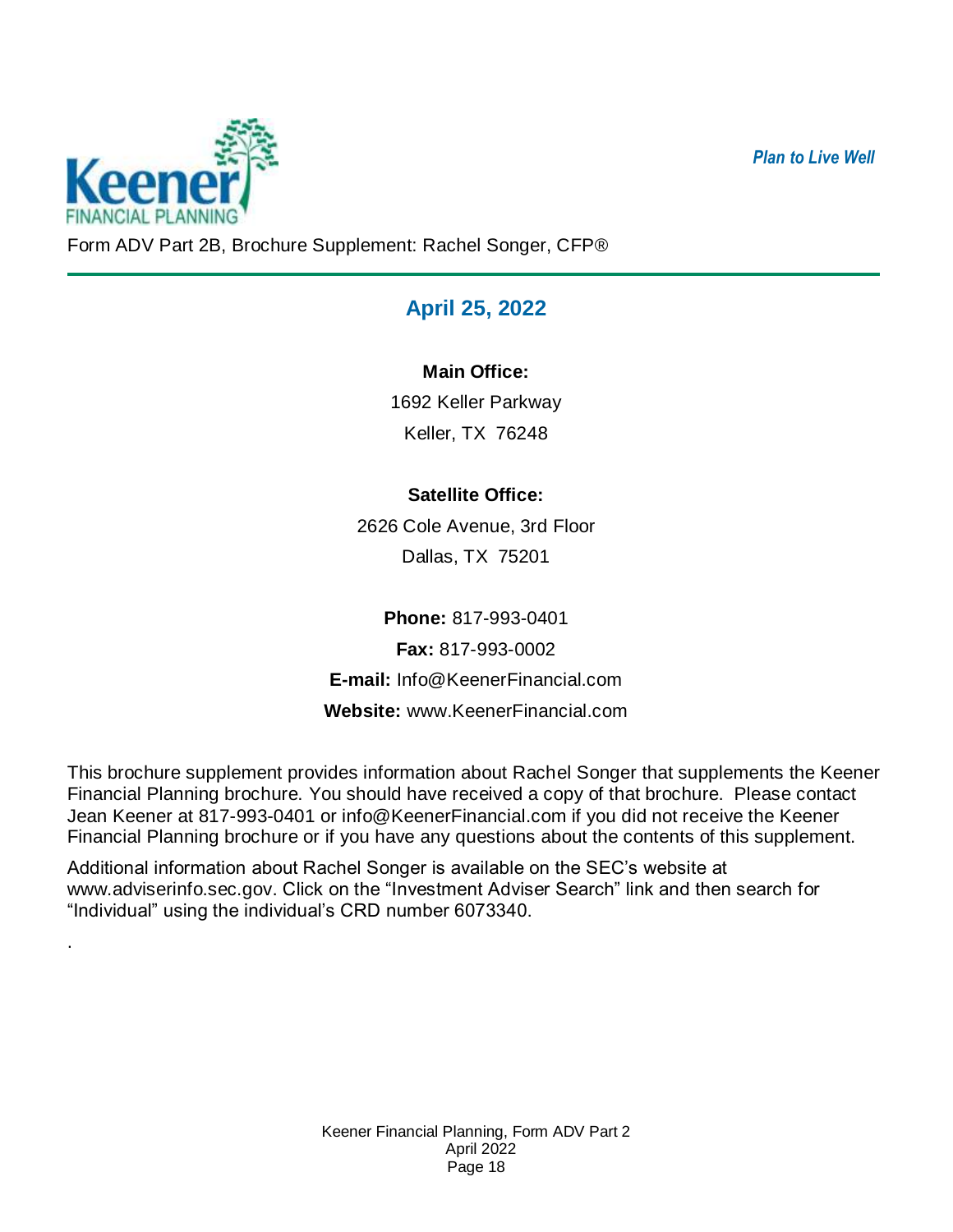## **Educational Background and Business Experience**

#### **Rachel Songer – Financial Planner**

Born in 1990, Rachel's formal education comes from Texas Tech University where she earned a Bachelor of Science degree in Personal Financial Planning in 2012. Rachel is a Certified Financial Planner® professional and a NAPFA Registered Financial Advisor.

Most recent positions:

- Keener Financial Planning, LLC, Financial Planner, February 2016 Present
- Keener Financial Planning, LLC, Planning Associate, January 2014 January 2016
- Keener Financial Planning, LLC, Planning Assistant, February 2013 December 2013

## **Disciplinary Information**

Neither Keener Financial Planning, LLC nor any of its personnel have been subject to any legal or disciplinary events.

#### **Other Business Activities**

Ms. Songer has no outside business activities.

#### **Additional Compensation**

Ms. Songer has nothing to disclose in this regard.

#### **Supervision**

Rachel Songer reports to Jean Keener, Firm Principal. Advice provided by Rachel is monitored periodically through collaboration on financial plan development and joint participation in client meetings. She can be reached at 817-993-0401 or [info@KeenerFinancial.com.](mailto:info@KeenerFinancial.com)

## **About the CFP® Professional Designation:**

The CERTIFIED FINANCIAL PLANNER™, CFP® and federally registered CFP (with flame design) marks (collectively, the "CFP® marks") are professional certification marks granted in the United States by Certified Financial Planner Board of Standards, Inc. ("CFP Board").

The CFP® certification is a voluntary certification; no federal or state law or regulation requires financial planners to hold CFP® certification. It is recognized in the United States and a number of other countries for its (1) high standard of professional education; (2) stringent code of conduct and standards of practice; and (3) ethical requirements that govern professional engagements with clients.

To attain the right to use the CFP® marks, an individual must satisfactorily fulfill the following requirements:

 **Education** – Complete an advanced college-level course of study addressing the financial planning subject areas that CFP Board's studies have determined as necessary for the competent and professional delivery of financial planning services, and attain a Bachelor's Degree from a regionally accredited United States college or university (or its equivalent from a foreign university). CFP Board's financial planning subject areas include insurance planning and risk management, employee benefits planning, investment planning, income tax planning, retirement planning, and estate planning;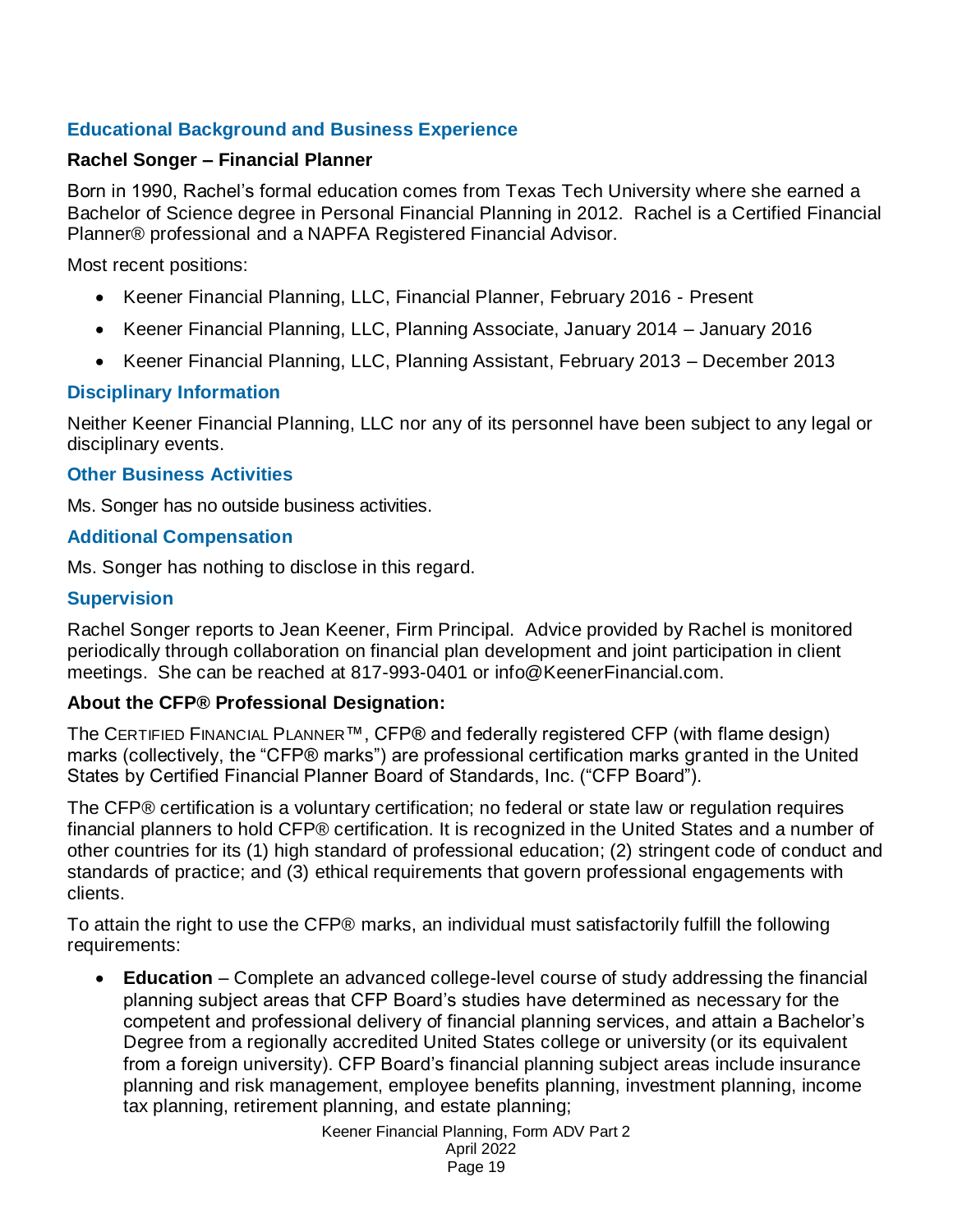- **Examination** Pass the comprehensive CFP® Certification Examination. The examination, includes case studies and client scenarios designed to test one's ability to correctly diagnose financial planning issues and apply one's knowledge of financial planning to real world circumstances;
- **Experience** Complete at least three years of full-time financial planning-related experience (or the equivalent, measured as 2,000 hours per year); and
- **Ethics** Agree to be bound by CFP Board's Standards of Professional Conduct, a set of documents outlining the ethical and practice standards for CFP® professionals.

Individuals who become certified must complete the following ongoing education and ethics requirements in order to maintain the right to continue to use the CFP® marks:

- **Continuing Education** Complete 30 hours of continuing education hours every two years, including two hours on the Code of Ethics and other parts of the Standards of Professional Conduct, to maintain competence and keep up with developments in the financial planning field; and
- **Ethics** Renew an agreement to be bound by the Standards of Professional Conduct. The Standards prominently require that CFP® professionals provide financial planning services at a fiduciary standard of care. This means CFP® professionals must provide financial planning services in the best interests of their clients.
- CFP® professionals who fail to comply with the above standards and requirements may be subject to CFP Board's enforcement process, which could result in suspension or permanent revocation of their CFP® certification.

## **About being a NAPFA-Registered Financial Advisor:**

The National Association of Personal Financial Advisors (NAPFA) is a membership organization. To become a NAPFA-Registered Financial Advisor, the member must meet the following criteria:

- **Fiduciary Standard:** The advisor shall exercise his/her best efforts to act in good faith and in the best interests of the client.
- **Advice across Disciplines:** NAPFA-Registered Financial Advisors are broadly trained to bring together and apply the separate disciplines comprising personal finance—income tax, financial position and cash flow, retirement preparation, estate planning, investments, and risk management. NAPFA-Registered Financial Advisors and their associated firms help clients by offering a full range of coordinated advice on issues surrounding a client's personal financial situation—not limiting their advice to marketable financial assets alone.
- **Education:** Bachelor's degree, in any discipline from an accredited institution.
- **Specialized Education Requirement:** NAPFA requires the Certified Financial Planner™ credential to meet the advanced, broad-based education in financial planning requirement.
- **Peer Review:** Submit a financial plan for peer review.
- **Continuing Education Requirement:** 60 hours total every two years.
- **Experience:** An individual must have had at least 36 months of experience being primarily engaged in the provision of comprehensive financial planning services.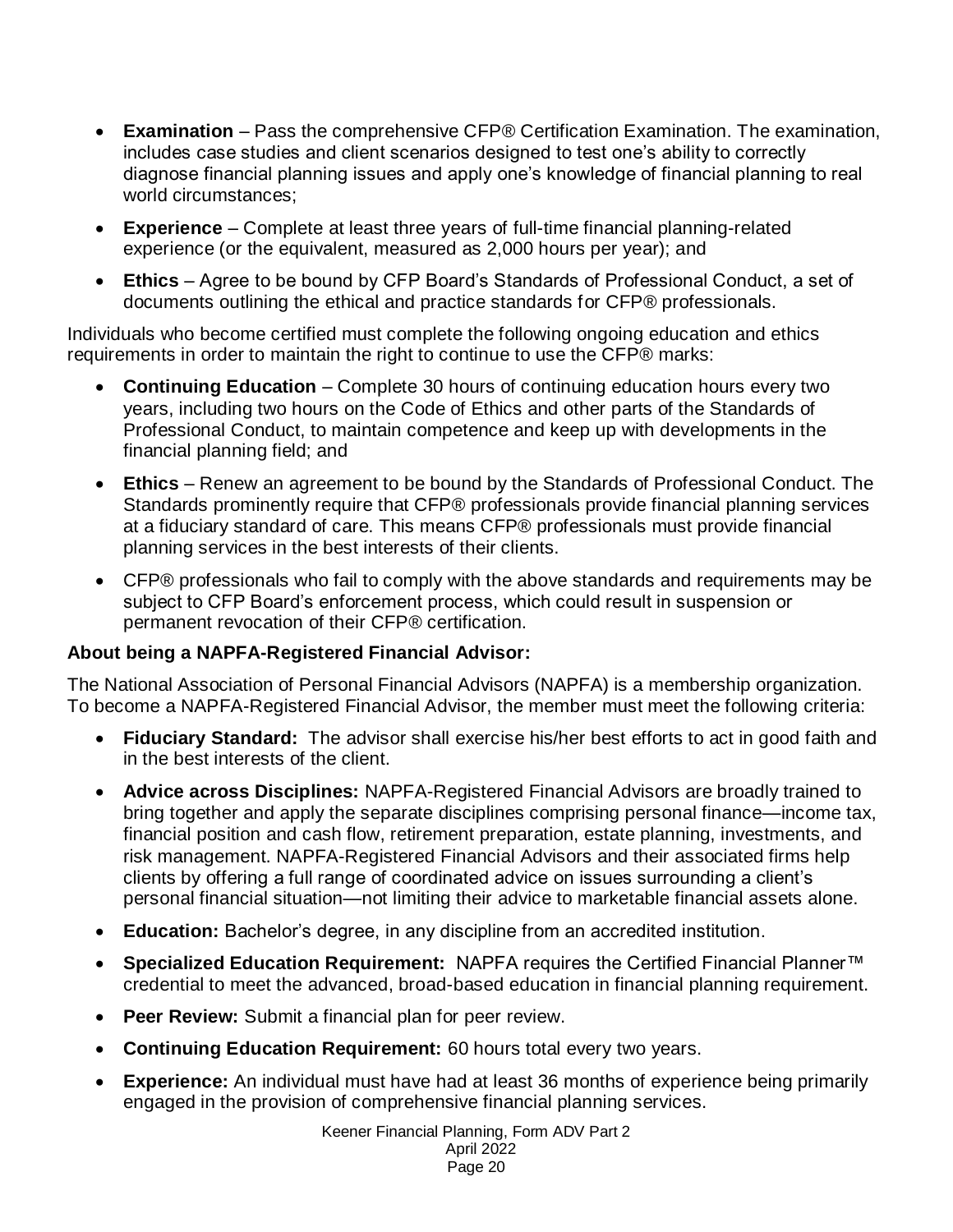**Fee Only Compensation:** The advisor must be compensated solely by the client with neither the advisor nor any related party receiving compensation that is contingent on the purchase or sale of a financial product. Neither Members nor Affiliates may receive commissions, rebates, awards, finder's fees, bonuses or other forms of compensation from others as a result of a client's implementation of the individual's planning recommendations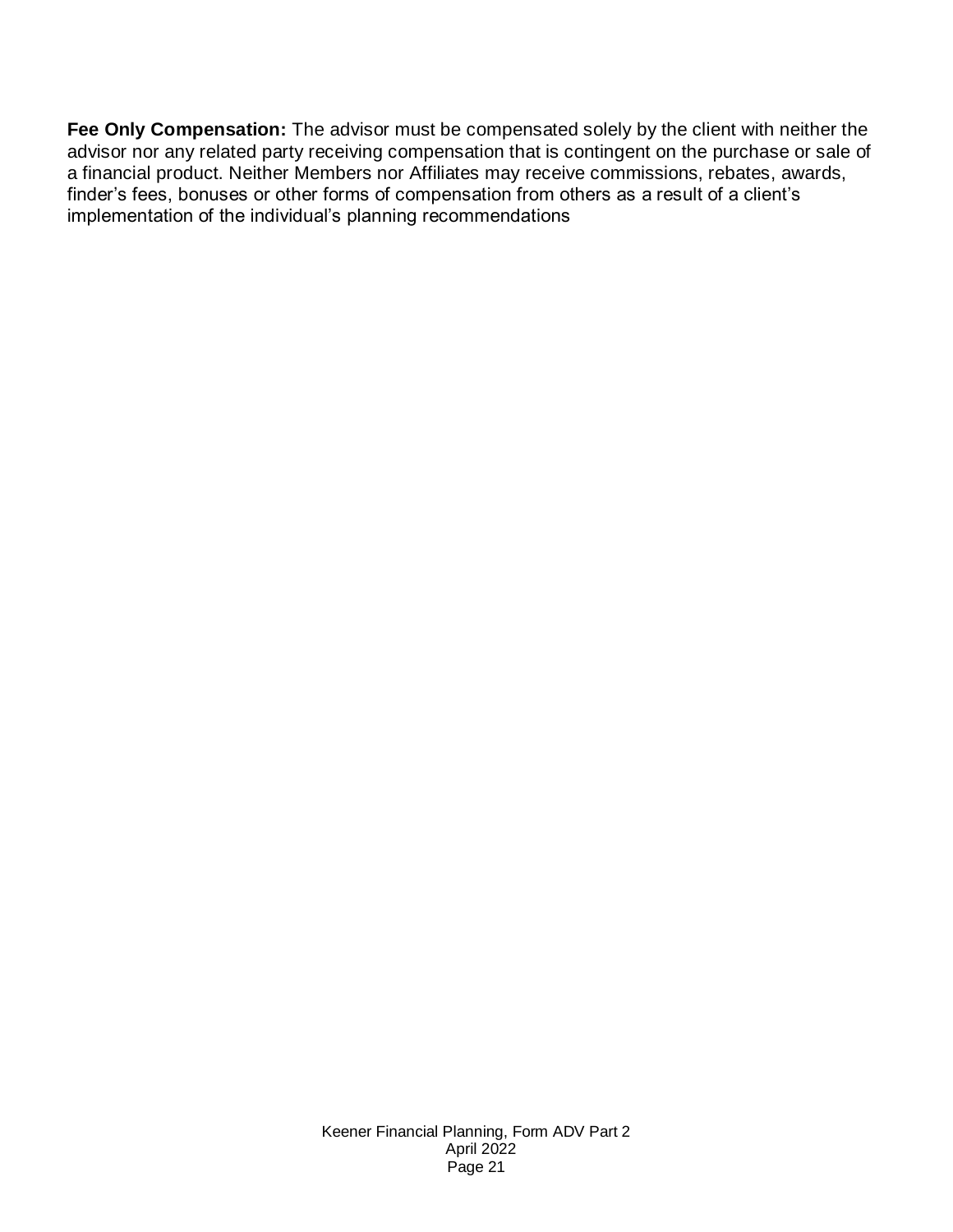*Plan to Live Well*



<span id="page-21-0"></span>Form ADV Part 2B, Brochure Supplement: Patricia Priddy, CFP®, CRPC®

# **April 25, 2022**

**Main Office:**

1692 Keller Parkway Keller, TX 76248

# **Satellite Office:**

2626 Cole Avenue, 3rd Floor Dallas, TX 75201

**Phone:** 817-993-0401 **Fax:** 817-993-0002 **E-mail:** Info@KeenerFinancial.com **Website:** www.KeenerFinancial.com

This brochure supplement provides information about Patricia Priddy that supplements the Keener Financial Planning brochure. You should have received a copy of that brochure. Please contact Jean Keener at 817-993-0401 or [info@KeenerFinancial.com](mailto:info@KeenerFinancial.com) if you did not receive the Keener Financial Planning brochure or if you have any questions about the contents of this supplement.

Additional information about Patricia Priddy is available on the SEC's website at [www.adviserinfo.sec.gov.](http://www.adviserinfo.sec.gov/) Click on the "Investment Adviser Search" link and then search for "Individual" using the individual's CRD number 6595138.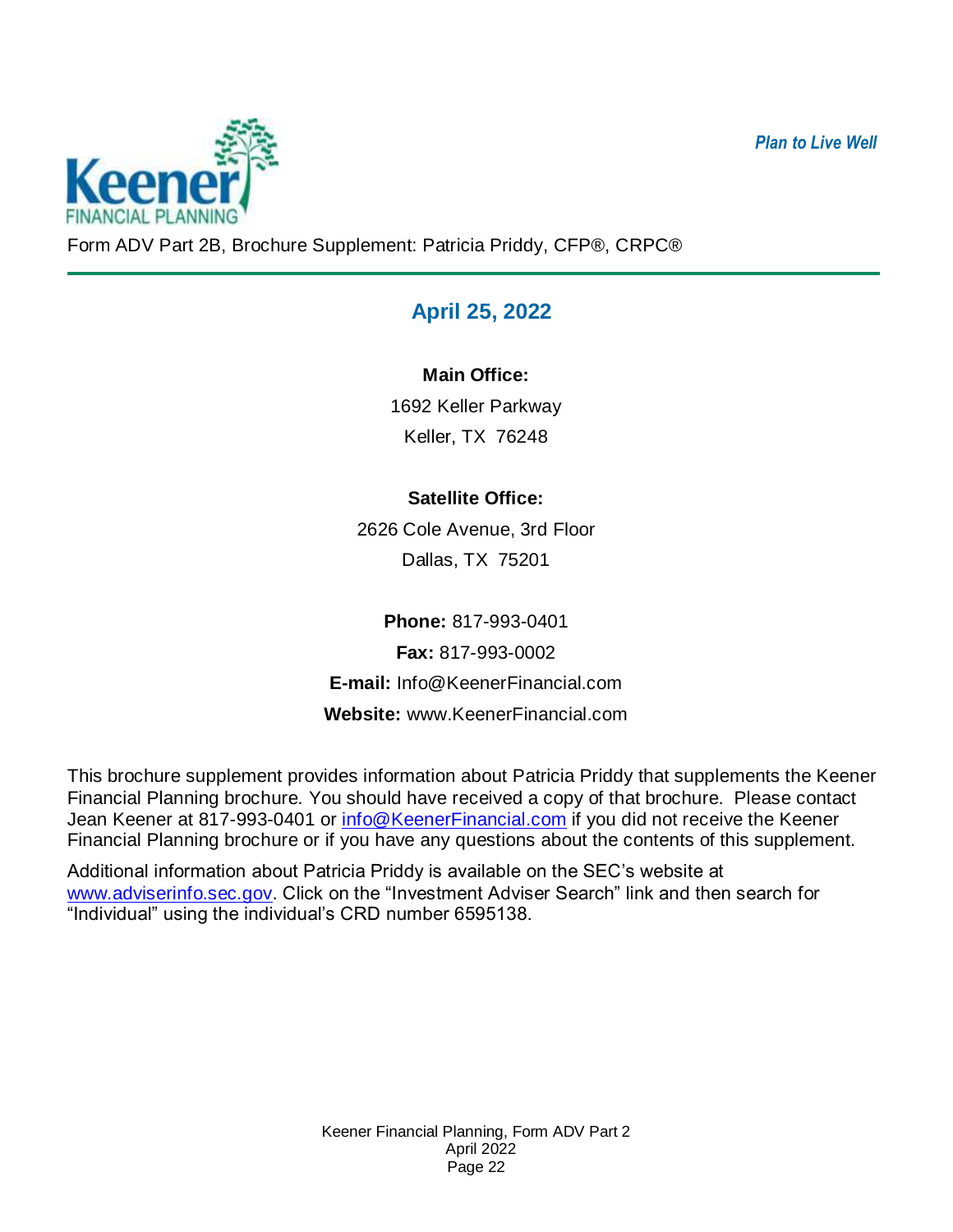## **Educational Background and Business Experience**

#### **Patricia Priddy – Financial Planner**

Born in 1964, Patricia's formal education includes a Certificate in Financial Planning from Southern Methodist University, an MBA from Texas Tech University, and a Bachelor of Science in Computer Science from Texas A&M. Prior to becoming a financial planner, Patty served as a Senior Business Consultant with Arthur Andersen LLP and in accounting and financial analyst positions with other firms. Patricia is a CERTIFIED FINANCIAL PLANNER™ professional and holds the Chartered Retirement Planning Counselor designation. Patricia is also a NAPFA Registered Financial Advisor.

Most recent positions:

- Keener Financial Planning, LLC, Financial Planner, March 2017 Present
- Fluent Financial, LLC, Investment Adviser Representative, August 2016 February 2017
- LPL Financial, LLC, Registered Representative, July 2016 February 2017
- Bacon Financial Management, Inc., Associate, March 2015 July 2016
- The Dealey Group, Accounting Manager, January 2007 August 2013

#### **Disciplinary Information**

Neither Keener Financial Planning, LLC nor any of its personnel have been subject to any legal or disciplinary events.

#### **Other Business Activities**

Ms. Priddy has no outside business activities.

#### **Additional Compensation**

Ms. Priddy has nothing to disclose in this regard.

#### **Supervision**

Patricia Priddy reports to Jean Keener, Firm Principal. Advice provided by Patricia is monitored periodically through collaboration on financial plan development and joint participation in client meetings. She can be reached at 817-993-0401 or [info@KeenerFinancial.com.](mailto:info@KeenerFinancial.com)

#### **About the CFP® Professional Designation:**

The CERTIFIED FINANCIAL PLANNER™, CFP® and federally registered CFP (with flame design) marks (collectively, the "CFP® marks") are professional certification marks granted in the United States by Certified Financial Planner Board of Standards, Inc. ("CFP Board").

The CFP® certification is a voluntary certification; no federal or state law or regulation requires financial planners to hold CFP® certification. It is recognized in the United States and a number of other countries for its (1) high standard of professional education; (2) stringent code of conduct and standards of practice; and (3) ethical requirements that govern professional engagements with clients.

To attain the right to use the CFP® marks, an individual must satisfactorily fulfill the following requirements: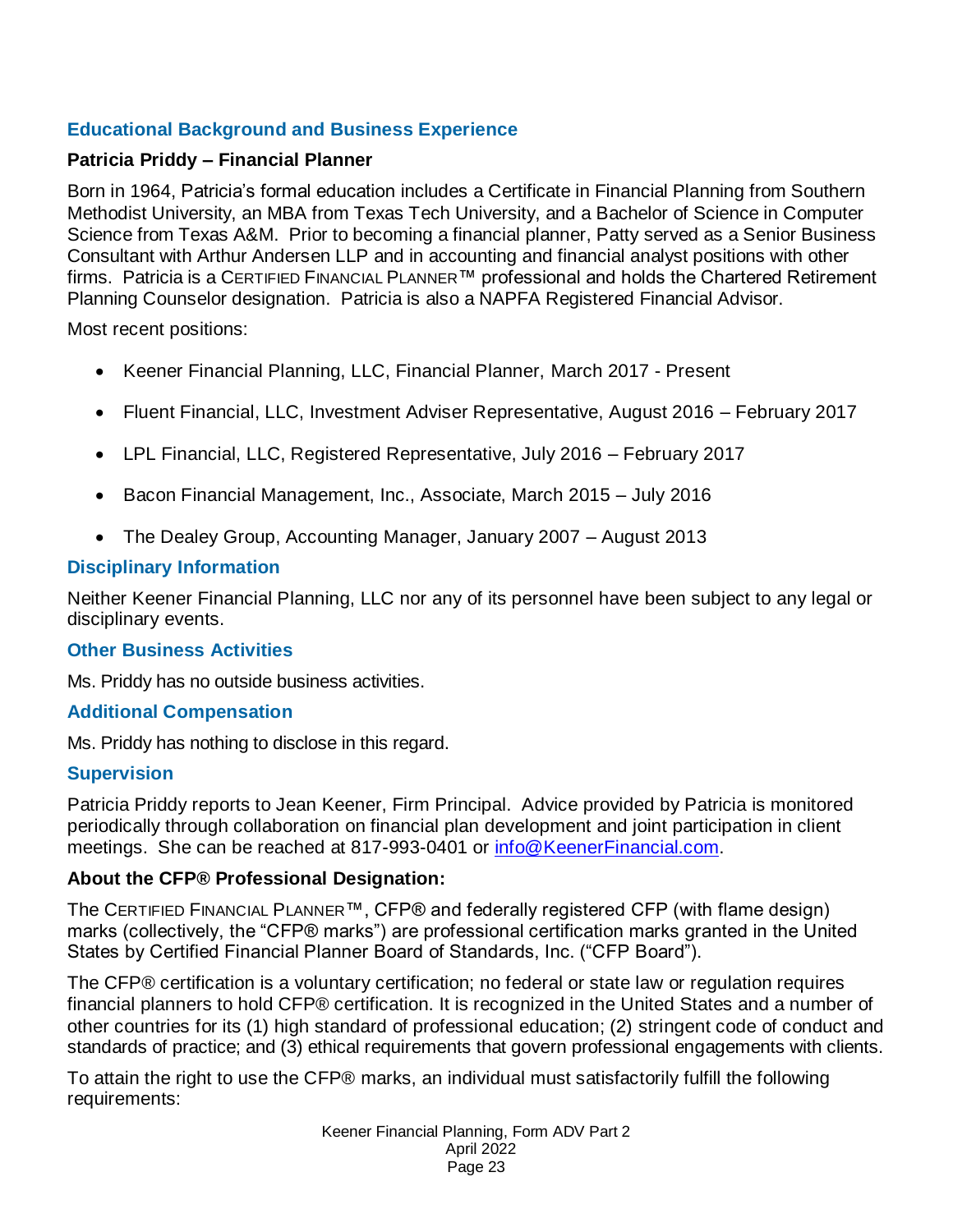- **Education** Complete an advanced college-level course of study addressing the financial planning subject areas that CFP Board's studies have determined as necessary for the competent and professional delivery of financial planning services, and attain a Bachelor's Degree from a regionally accredited United States college or university (or its equivalent from a foreign university). CFP Board's financial planning subject areas include insurance planning and risk management, employee benefits planning, investment planning, income tax planning, retirement planning, and estate planning;
- **Examination** Pass the comprehensive CFP® Certification Examination. The examination, includes case studies and client scenarios designed to test one's ability to correctly diagnose financial planning issues and apply one's knowledge of financial planning to real world circumstances;
- **Experience** Complete at least three years of full-time financial planning-related experience (or the equivalent, measured as 2,000 hours per year); and
- **Ethics** Agree to be bound by CFP Board's Standards of Professional Conduct, a set of documents outlining the ethical and practice standards for CFP® professionals.

Individuals who become certified must complete the following ongoing education and ethics requirements in order to maintain the right to continue to use the CFP® marks:

- **Continuing Education** Complete 30 hours of continuing education hours every two years, including two hours on the Code of Ethics and other parts of the Standards of Professional Conduct, to maintain competence and keep up with developments in the financial planning field; and
- **Ethics** Renew an agreement to be bound by the Standards of Professional Conduct. The Standards prominently require that CFP® professionals provide financial planning services at a fiduciary standard of care. This means CFP® professionals must provide financial planning services in the best interests of their clients.
- CFP® professionals who fail to comply with the above standards and requirements may be subject to CFP Board's enforcement process, which could result in suspension or permanent revocation of their CFP® certification.

## **About the CRPC® designation:**

The **CRPC** Program focuses on the pre- and post-retirement needs of individuals. The College for Financial Planning<sup>®</sup> awards the CHARTERED RETIREMENT PLANNING COUNSELOR<sup>SM</sup> AND CRPC® designation to students who:

- successfully complete the program;
- pass the final examination; and
- Keener Financial Planning, Form ADV Part 2 comply with the Code of Ethics, which includes agreeing to abide by the Standards of Professional Conduct and Terms and Conditions. Applicants must also disclose of any criminal, civil, self-regulatory organization, or governmental agency inquiry, investigation,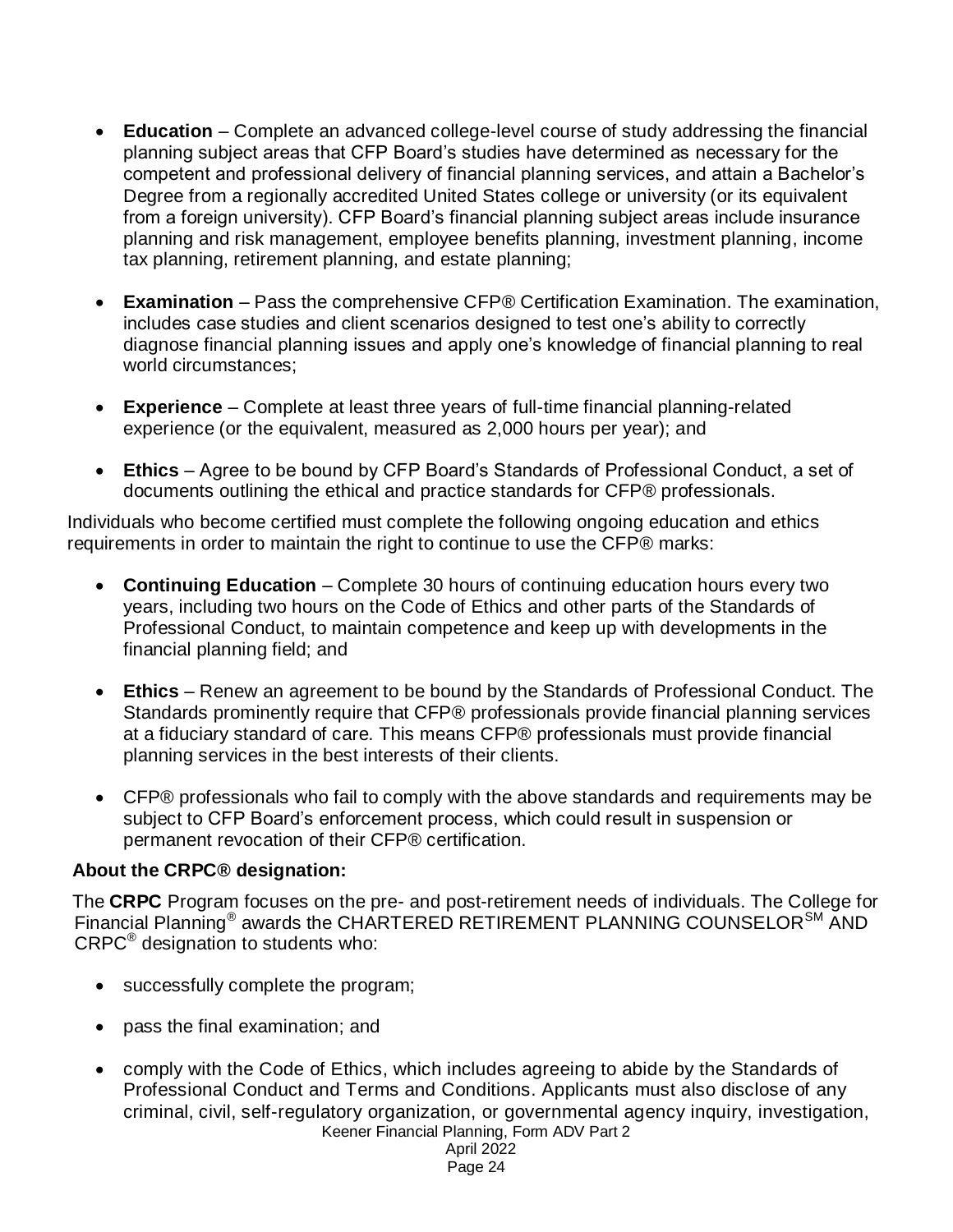or proceeding relating to their professional or business conduct. Conferment of the designation is contingent upon the College for Financial Planning's review of matters either self-disclosed or which are discovered by the College that are required to be disclosed.

Continued use of the CRPC $^{\circ}$  designation is subject to ongoing renewal requirements. Every two years individuals must renew their right to continue using the  $\mathsf{CRPC}^\circledast$  designation by:

- completing 16 hours of continuing education;
- reaffirming to abide by the Standards of Professional Conduct, Terms and Conditions, and self disclose any criminal, civil, self-regulatory organization, or governmental agency inquiry, investigation, or proceeding relating to their professional or business conduct; and
- paying a biennial renewal fee.

#### **About being a NAPFA-Registered Financial Advisor:**

The National Association of Personal Financial Advisors (NAPFA) is a membership organization. To become a NAPFA-Registered Financial Advisor, the member must meet the following criteria:

- **Fiduciary Standard:** The advisor shall exercise his/her best efforts to act in good faith and in the best interests of the client.
- **Advice across Disciplines:** NAPFA-Registered Financial Advisors are broadly trained to bring together and apply the separate disciplines comprising personal finance—income tax, financial position and cash flow, retirement preparation, estate planning, investments, and risk management. NAPFA-Registered Financial Advisors and their associated firms help clients by offering a full range of coordinated advice on issues surrounding a client's personal financial situation—not limiting their advice to marketable financial assets alone.
- **Education:** Bachelor's degree, in any discipline from an accredited institution.
- **Specialized Education Requirement:** NAPFA requires the Certified Financial Planner™ credential to meet the advanced, broad-based education in financial planning requirement.
- **Peer Review:** Submit a financial plan for peer review.
- **Continuing Education Requirement:** 60 hours total every two years.
- **Experience:** An individual must have had at least 36 months of experience being primarily engaged in the provision of comprehensive financial planning services.

**Fee Only Compensation:** The advisor must be compensated solely by the client with neither the advisor nor any related party receiving compensation that is contingent on the purchase or sale of a financial product. Neither Members nor Affiliates may receive commissions, rebates, awards, finder's fees, bonuses or other forms of compensation from others as a result of a client's implementation of the individual's planning recommendations.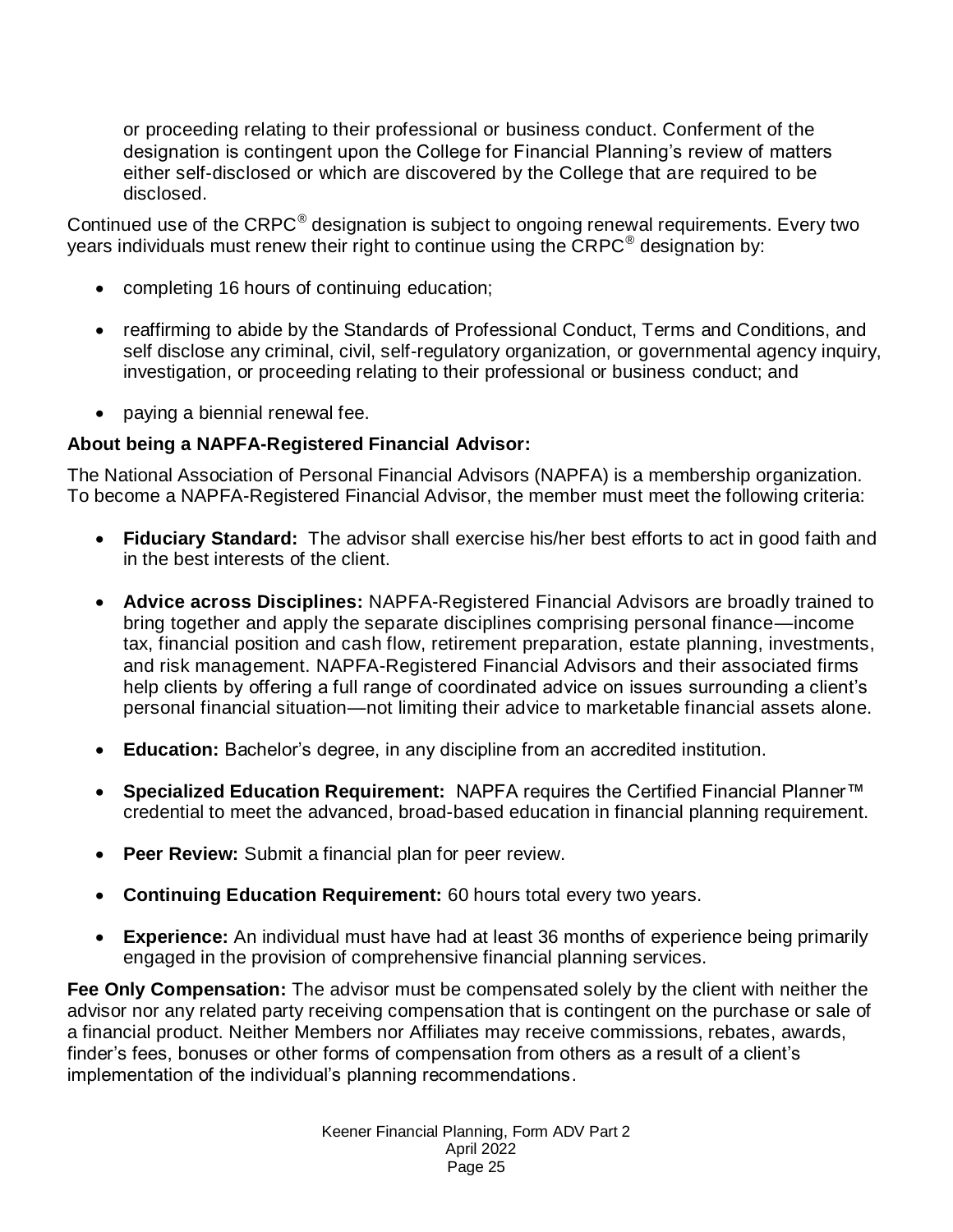

*Plan to Live Well*

<span id="page-25-0"></span>Form ADV Part 2B, Brochure Supplement: Samuel Pond, CFP®

# **April 25, 2022**

## **Main Office:**

1692 Keller Parkway Keller, TX 76248

# **Satellite Office:**

2626 Cole Avenue, 3rd Floor Dallas, TX 75201

**Phone:** 817-993-0401 **Fax:** 817-993-0002 **E-mail:** Info@KeenerFinancial.com **Website:** www.KeenerFinancial.com

This brochure supplement provides information about Samuel Pond that supplements the Keener Financial Planning brochure. You should have received a copy of that brochure. Please contact Jean Keener at 817-993-0401 or [info@KeenerFinancial.com](mailto:info@KeenerFinancial.com) if you did not receive the Keener Financial Planning brochure or if you have any questions about the contents of this supplement.

Additional information about Samuel Pond is available on the SEC's website at [www.adviserinfo.sec.gov.](http://www.adviserinfo.sec.gov/) Click on the "Investment Adviser Search" link and then search for "Individual" using the individual's CRD number 6826918.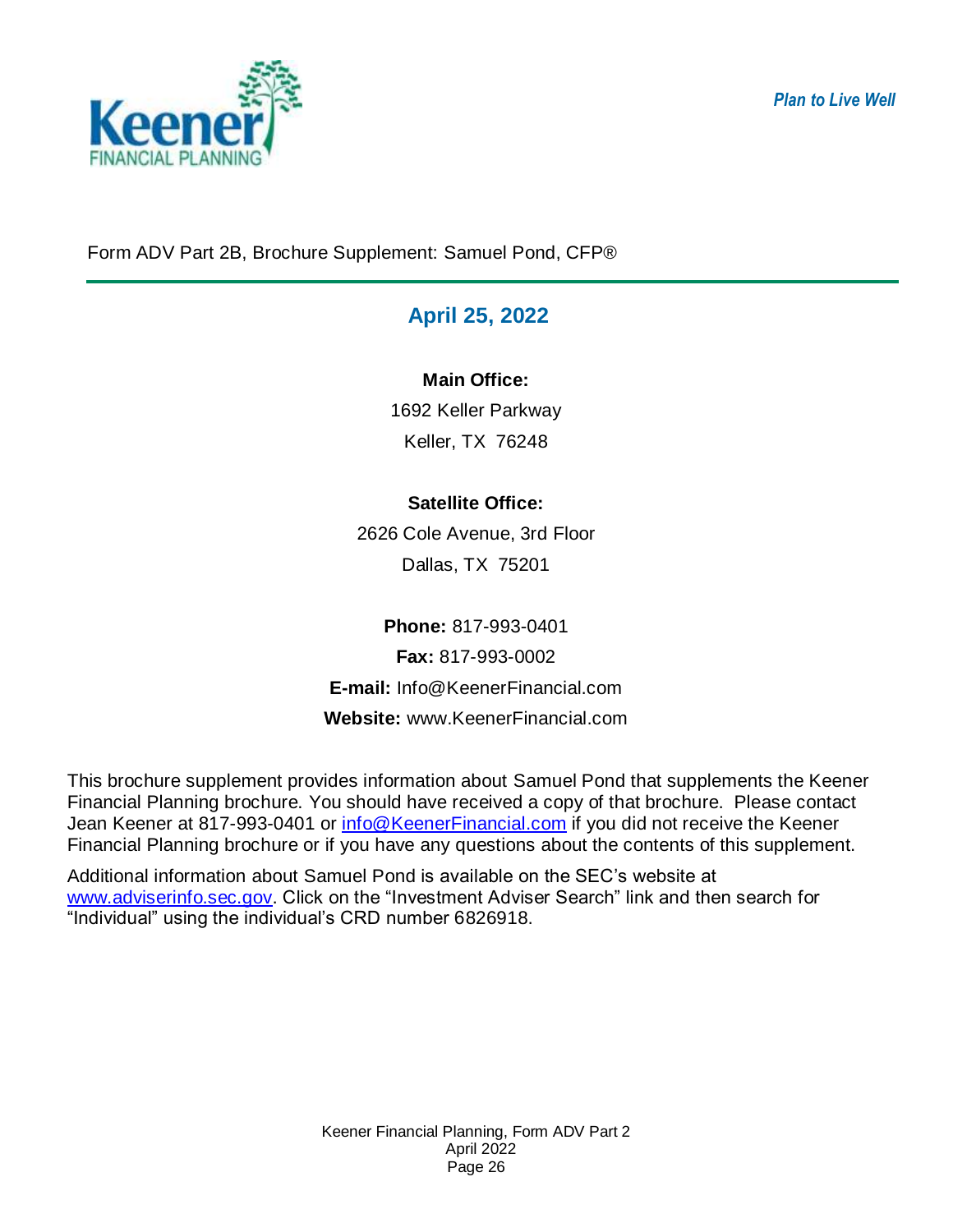## **Educational Background and Business Experience**

#### **Samuel Pond – Financial Planner**

Born in 1992, Samuel's formal education comes from Utah Valley University where he earned a Bachelors of Science in Personal Financial Planning in 2019. Samuel is a Certified Financial Planner® professional and NAFPA-Registered Financial Advisor.

Most recent positions:

- Keener Financial Planning, LLC, Financial Planner, May 2021 Present
- Keener Financial Planning, LLC, Financial Planning Associate, May 2020 May 2021
- Carter Financial Management, Registered Representative, June 2019 May 2020
- Carter Financial Management, Intern, June 2018 August 2018
- Segelke Financial Group, Intern, January 2018 March 2018
- Diversify, Inc, Account Manager, January 2017 January 2018

## **Disciplinary Information**

Neither Keener Financial Planning, LLC nor any of its personnel have been subject to any legal or disciplinary events.

#### **Other Business Activities**

Mr. Pond has no outside business activities.

## **Additional Compensation**

Mr. Pond has nothing to disclose in this regard.

#### **Supervision**

Samuel Pond reports to Jean Keener, Firm Principal. Advice provided by Samuel is monitored periodically through collaboration on financial plan development and joint participation in client meetings. Ms. Keener can be reached at 817-993-0401 or [info@KeenerFinancial.com.](mailto:info@KeenerFinancial.com)

#### **About the CFP® Professional Designation:**

The CERTIFIED FINANCIAL PLANNER™, CFP® and federally registered CFP (with flame design) marks (collectively, the "CFP® marks") are professional certification marks granted in the United States by Certified Financial Planner Board of Standards, Inc. ("CFP Board").

The CFP® certification is a voluntary certification; no federal or state law or regulation requires financial planners to hold CFP® certification. It is recognized in the United States and a number of other countries for its (1) high standard of professional education; (2) stringent code of conduct and standards of practice; and (3) ethical requirements that govern professional engagements with clients.

To attain the right to use the CFP® marks, an individual must satisfactorily fulfill the following requirements: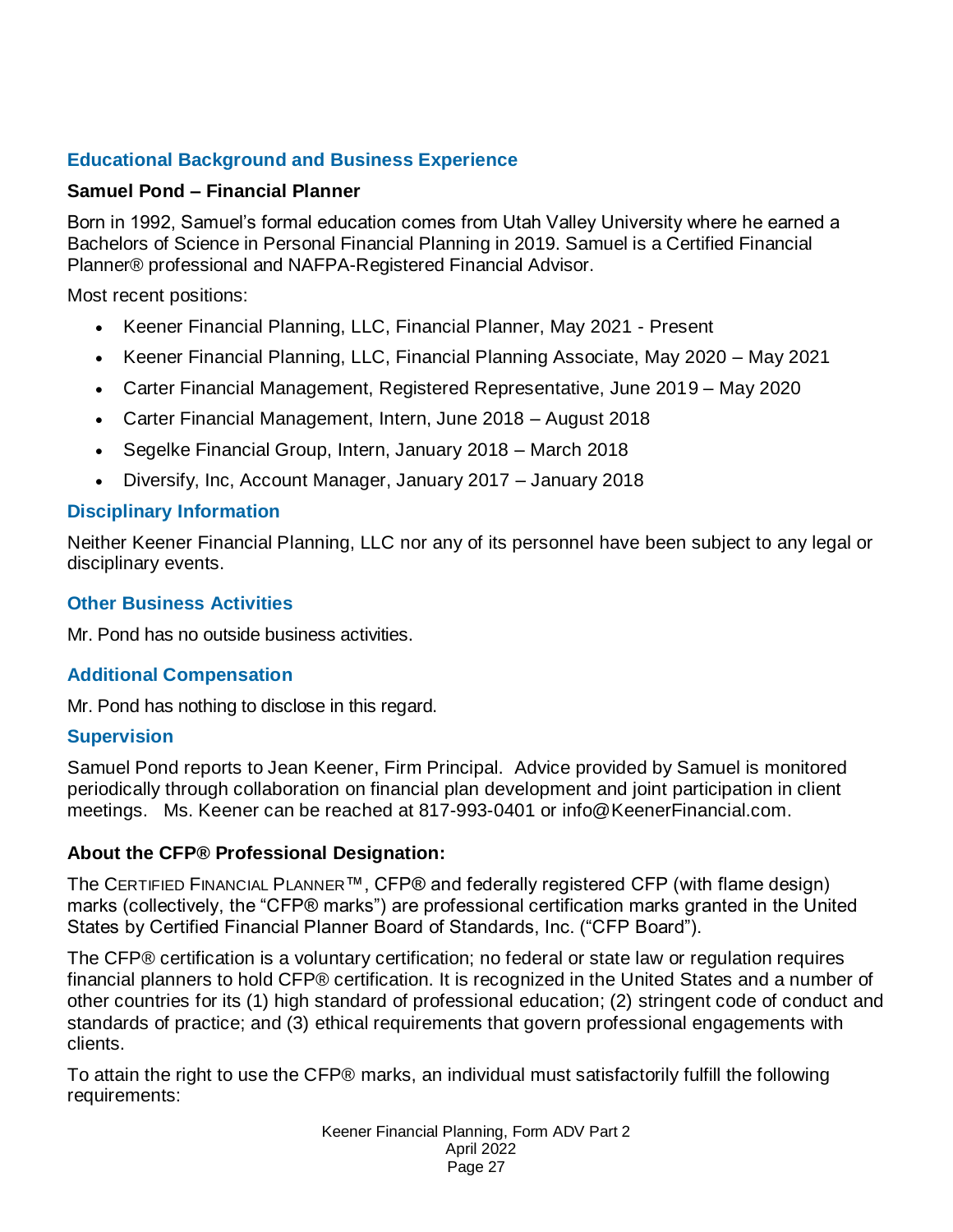**Education** – Complete an advanced college-level course of study addressing the financial planning subject areas that CFP Board's studies have determined as necessary for the competent and professional delivery of financial planning services, and attain a Bachelor's Degree from a regionally accredited United States college or university (or its equivalent from a foreign university). CFP Board's financial planning subject areas include insurance planning and risk management, employee benefits planning, investment planning, income tax planning, retirement planning, and estate planning;

**Examination** – Pass the comprehensive CFP® Certification Examination. The examination, includes case studies and client scenarios designed to test one's ability to correctly diagnose financial planning issues and apply one's knowledge of financial planning to real world circumstances;

**Experience** – Complete at least three years of full-time financial planning-related experience (or the equivalent, measured as 2,000 hours per year); and

**Ethics** – Agree to be bound by CFP Board's Standards of Professional Conduct, a set of documents outlining the ethical and practice standards for CFP® professionals.

Individuals who become certified must complete the following ongoing education and ethics requirements in order to maintain the right to continue to use the CFP® marks:

**Continuing Education** – Complete 30 hours of continuing education hours every two years, including two hours on the Code of Ethics and other parts of the Standards of Professional Conduct, to maintain competence and keep up with developments in the financial planning field; and

**Ethics** – Renew an agreement to be bound by the Standards of Professional Conduct. The Standards prominently require that CFP® professionals provide financial planning services at a fiduciary standard of care. This means CFP® professionals must provide financial planning services in the best interests of their clients.

CFP® professionals who fail to comply with the above standards and requirements may be subject to CFP Board's enforcement process, which could result in suspension or permanent revocation of their CFP® certification.

#### **About being a NAPFA-Registered Financial Advisor:**

The National Association of Personal Financial Advisors (NAPFA) is a membership organization. To become a NAPFA-Registered Financial Advisor, the member must meet the following criteria:

**Fiduciary Standard:** The advisor shall exercise his/her best efforts to act in good faith and in the best interests of the client.

**Advice across Disciplines:** NAPFA-Registered Financial Advisors are broadly trained to bring together and apply the separate disciplines comprising personal finance—income tax, financial position and cash flow, retirement preparation, estate planning, investments, and risk management. NAPFA-Registered Financial Advisors and their associated firms help clients by offering a full range of coordinated advice on issues surrounding a client's personal financial situation—not limiting their advice to marketable financial assets alone.

**Education:** Bachelor's degree, in any discipline from an accredited institution.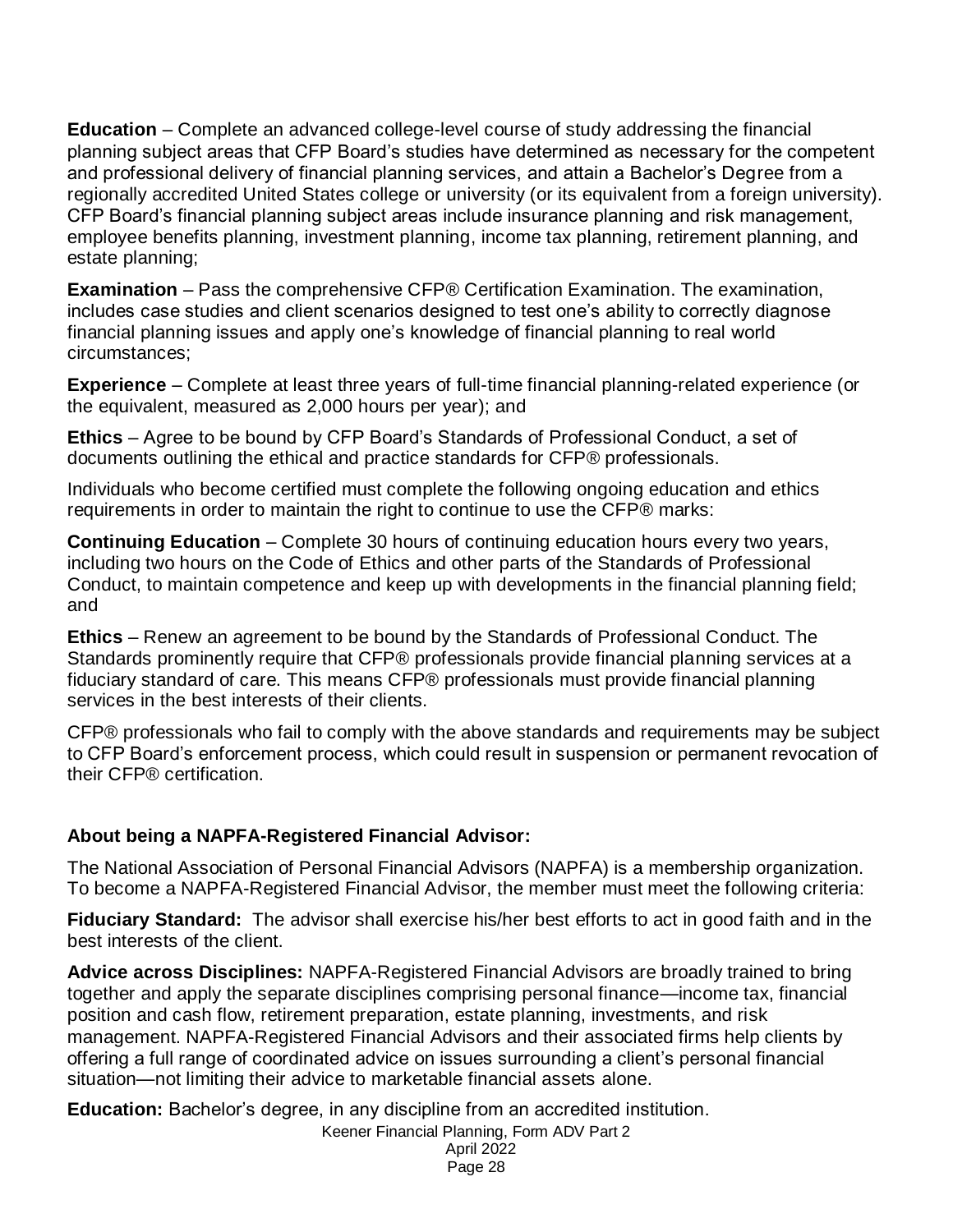**Specialized Education Requirement:** NAPFA requires the Certified Financial Planner™ credential to meet the advanced, broad-based education in financial planning requirement.

**Peer Review:** Submit a financial plan for peer review.

**Continuing Education Requirement:** 60 hours total every two years.

**Experience:** An individual must have had at least 36 months of experience being primarily engaged in the provision of comprehensive financial planning services.

**Fee Only Compensation:** The advisor must be compensated solely by the client with neither the advisor nor any related party receiving compensation that is contingent on the purchase or sale of a financial product. Neither Members nor Affiliates may receive commissions, rebates, awards, finder's fees, bonuses or other forms of compensation from others as a result of a client's implementation of the individual's planning recommendations.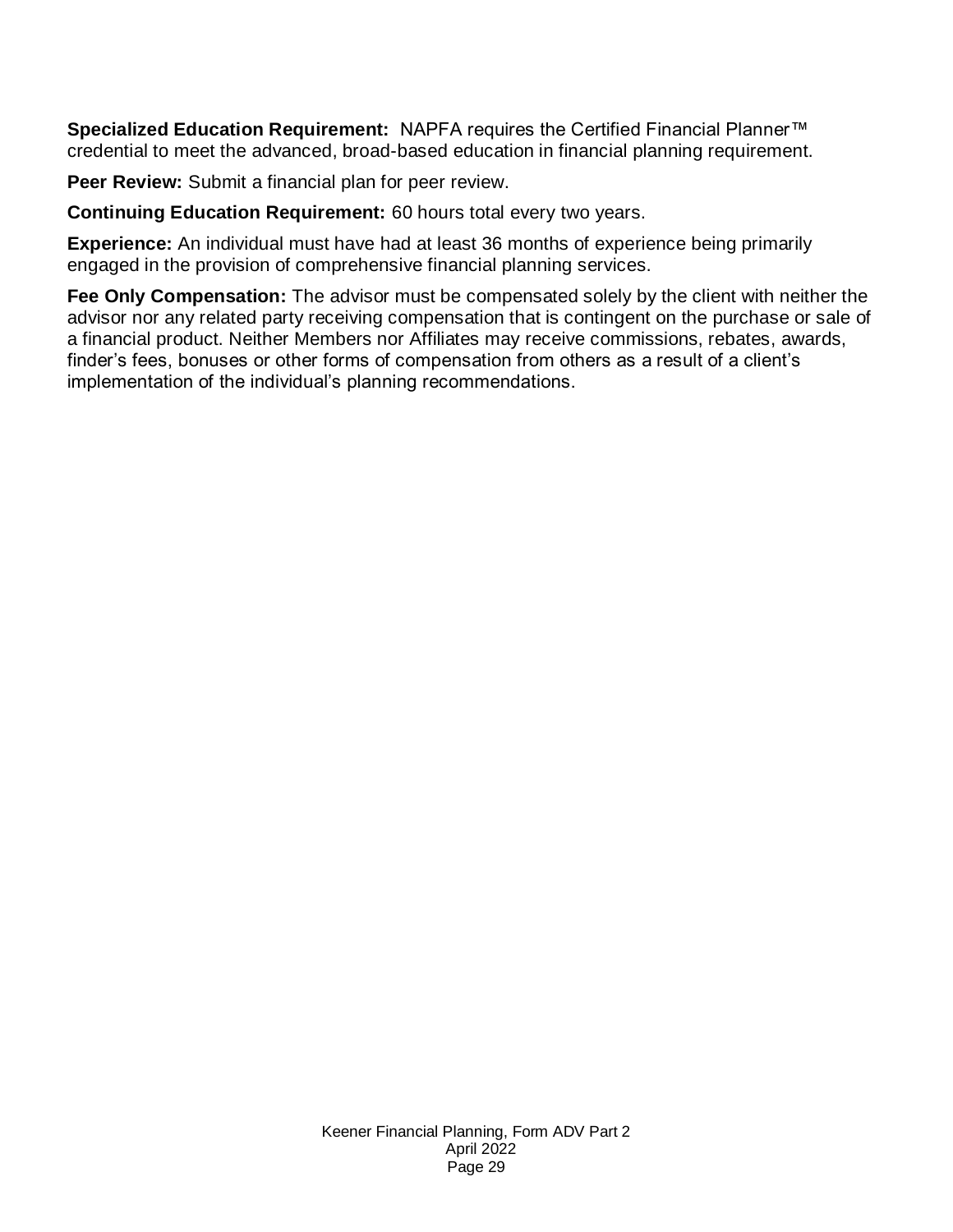

<span id="page-29-0"></span>Form ADV Part 2B, Brochure Supplement: Trista Jacobs

# **April 25, 2022**

## **Main Office:**

1692 Keller Parkway Keller, TX 76248

## **Satellite Office:**

2626 Cole Avenue, 3rd Floor Dallas, TX 75201

**Phone:** 817-993-0401 **Fax:** 817-993-0002 **E-mail:** Info@KeenerFinancial.com **Website:** www.KeenerFinancial.com

This brochure supplement provides information about Trista Jacobs that supplements the Keener Financial Planning brochure. You should have received a copy of that brochure. Please contact Jean Keener at 817-993-0401 or [info@KeenerFinancial.com](mailto:info@KeenerFinancial.com) if you did not receive the Keener Financial Planning brochure or if you have any questions about the contents of this supplement.

Additional information about Trista Jacobs is available on the SEC's website at [www.adviserinfo.sec.gov.](http://www.adviserinfo.sec.gov/) Click on the "Investment Adviser Search" link and then search for "Individual" using the individual's CRD number 7495675.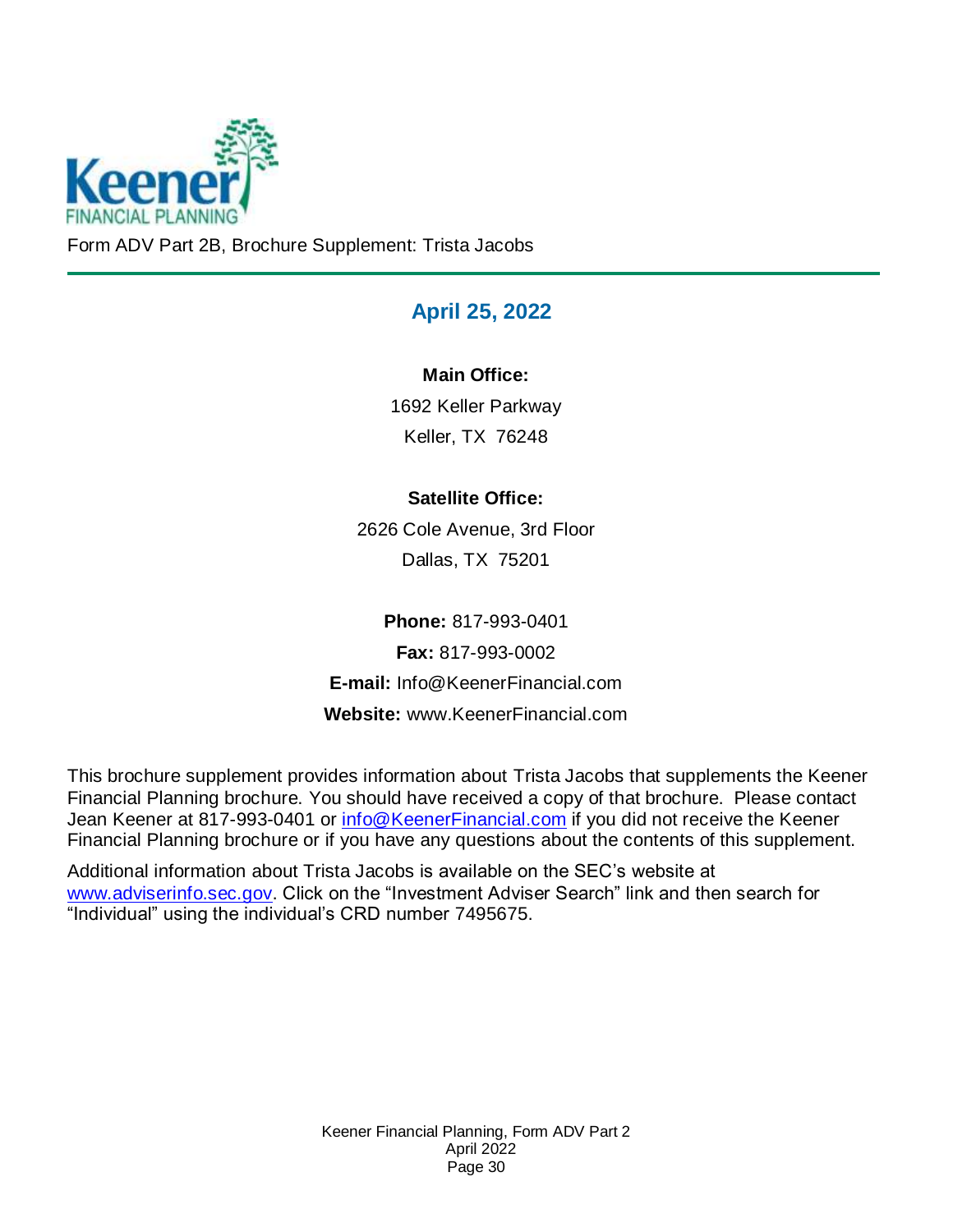## **Educational Background and Business Experience**

#### **Trista Jacobs – Financial Planning Associate**

Born in 1975, Trista's formal education comes from the University of South Dakota where she earned a Bachelor of Science degree in Biology in 1997. Trista is a licensed Certified Public Accountant in South Dakota, and has completed her Certified Financial Planner® education at the American College of Financial Planning.

Most recent positions:

- Keener Financial Planning, LLC, Financial Planning Associate, September 2021 Present
- Jacobs Family Dentistry, PC, Chief Financial Officer, February 2002 March 2019
- Deloitte & Touche, LLP, Senior Tax Consultant, January 2001 February 2002
- Deloitte & Touche, LLP, Tax Consultant, August 1998 January 2001

#### **Disciplinary Information**

Neither Keener Financial Planning, LLC nor any of its personnel have been subject to any legal or disciplinary events.

#### **Other Business Activities**

Ms. Jacobs has no outside business activities.

#### **Additional Compensation**

Ms. Jacobs has nothing to disclose in this regard.

#### **Supervision**

Trista Jacobs reports to Jean Keener, Firm Principal. Advice provided by Trista is monitored periodically through collaboration on financial plan development and joint participation in client meetings. She can be reached at 817-993-0401 or [info@KeenerFinancial.com.](mailto:info@KeenerFinancial.com)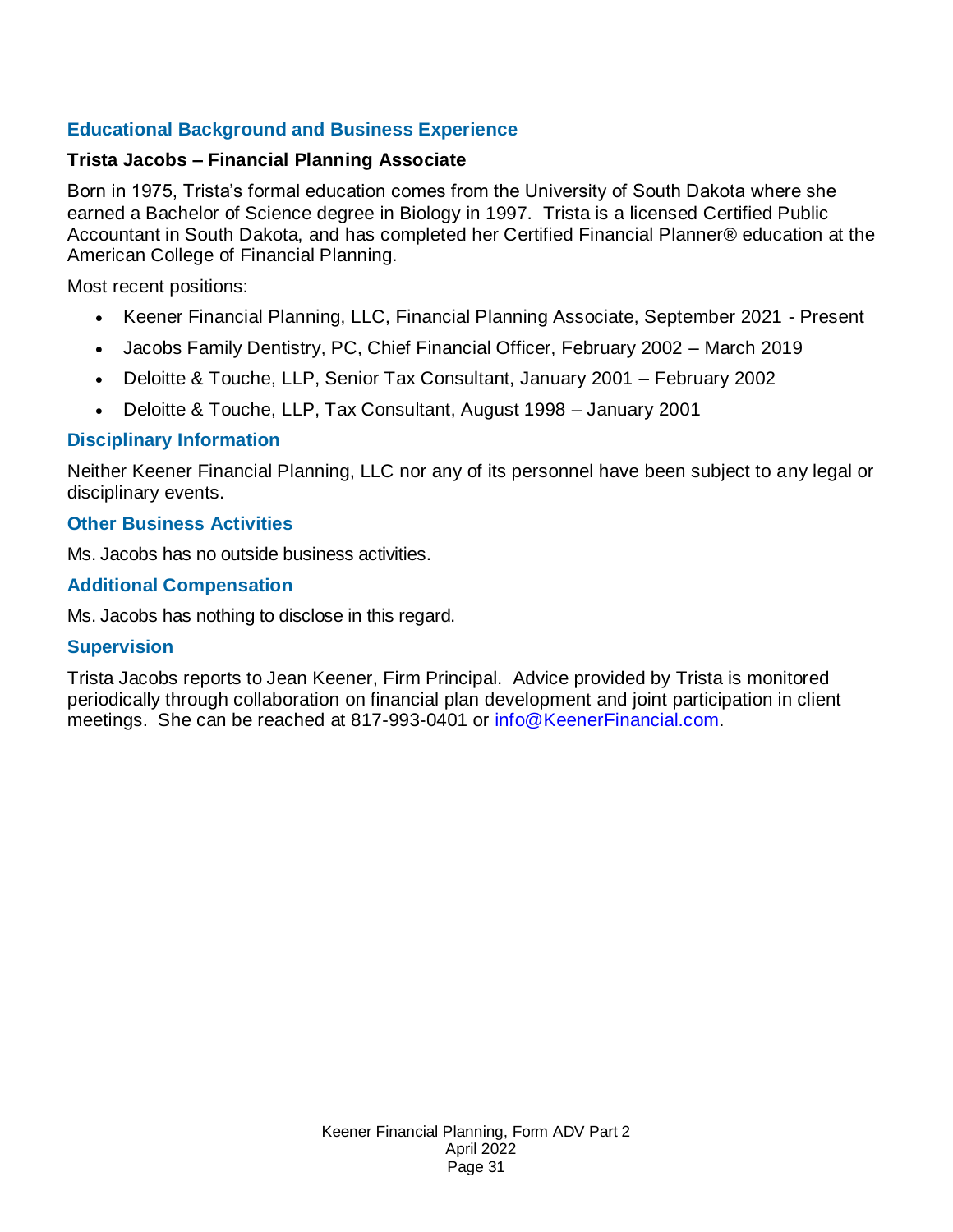<span id="page-31-0"></span>

*Plan to Live Well*

**Form ADV Part 2B, Brochure Supplement: Elizabeth Shurtz, CFP®**

# **April 25, 2022**

## **Main Office:**

1692 Keller Parkway Keller, TX 76248

## **Satellite Office:**

2626 Cole Avenue, 3rd Floor Dallas, TX 75201

## **Phone:** 817-993-0401

**Fax:** 817-993-0002

**E-mail:** [Info@KeenerFinancial.com](mailto:Info@KeenerFinancial.com)

**Website:** [www.KeenerFinancial.com](http://www.keenerfinancial.com/)

This brochure supplement provides information about Elizabeth Shurtz that supplements the Keener Financial Planning brochure. You should have received a copy of that brochure. Please contact Jean Keener at 817-993-0401 or [info@KeenerFinancial.com](mailto:info@KeenerFinancial.com) if you did not receive the Keener Financial Planning brochure or if you have any questions about the contents of this supplement.

Additional information about Elizabeth Shurtz is available on the SEC's website at [www.adviserinfo.sec.gov.](http://www.adviserinfo.sec.gov/) Click on the "Investment Adviser Search" link and then search for "Individual" using the individual's CRD number 6416118.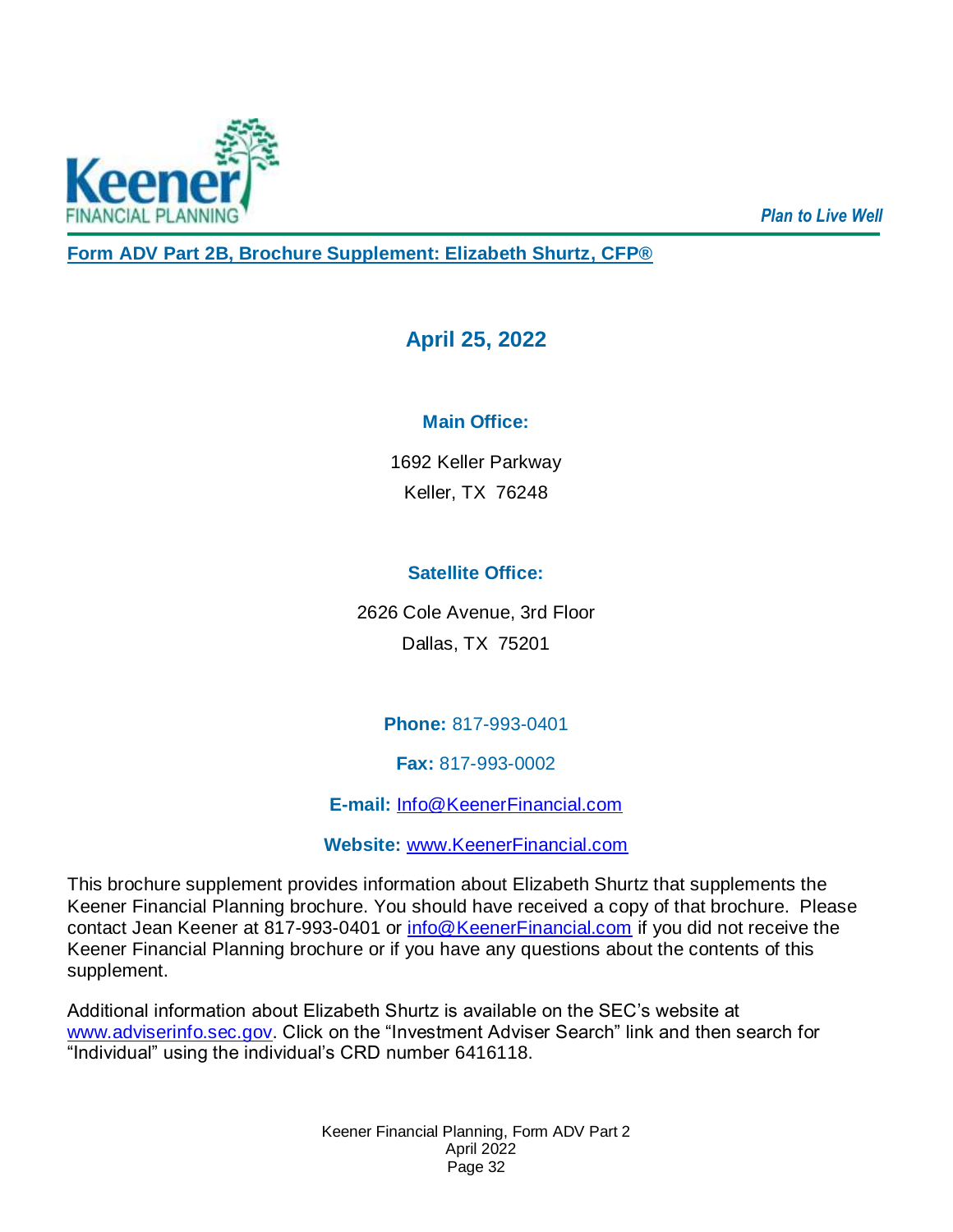## **Educational Background and Business Experience**

#### **Elizabeth Shurtz – Financial Planner**

Born in 1970, Elizabeth's formal education comes from Baylor University where she earned a Bachelor of Arts degree in Computer Science in 1992. Early in her career, she worked for Ernst & Young and Sabre Decision Technologies. While taking time out of the workforce to raise two sons, she held leadership positions in several civic organizations including the Carroll Elementary PTO, the Eubanks Intermediate PTO, and Southlake Association of Gifted and Talented. Elizabeth is a Certified Financial Planner® professional.

Most recent positions:

- Keener Financial Planning, LLC, Financial Planner, April 2022 Present
- TD Ameritrade, Portfolio Consultant, April 2018 August 2018
- Keener Financial Planning, LLC, Financial Planner, February 2016 April 2018
- Keener Financial Planning, LLC, Planning Associate, October 2014 January 2016
- Keener Financial Planning, LLC, Planning Assistant, May 2014 October 2014

#### **Disciplinary Information**

Neither Keener Financial Planning, LLC nor any of its personnel have been subject to any legal or disciplinary events.

#### **Other Business Activities**

Ms. Shurtz has no outside business activities.

#### **Additional Compensation**

Ms. Shurtz has nothing to disclose in this regard.

#### **Supervision**

Elizabeth Shurtz reports to Jean Keener, Firm Principal. Advice provided by Elizabeth is monitored periodically through collaboration on financial plan development and joint participation in client meetings. She can be reached at 817-993-0401 or [info@KeenerFinancial.com.](mailto:info@KeenerFinancial.com)

#### **About the CFP® Professional Designation:**

The CERTIFIED FINANCIAL PLANNER™, CFP® and federally registered CFP (with flame design) marks (collectively, the "CFP® marks") are professional certification marks granted in the United States by Certified Financial Planner Board of Standards, Inc. ("CFP Board").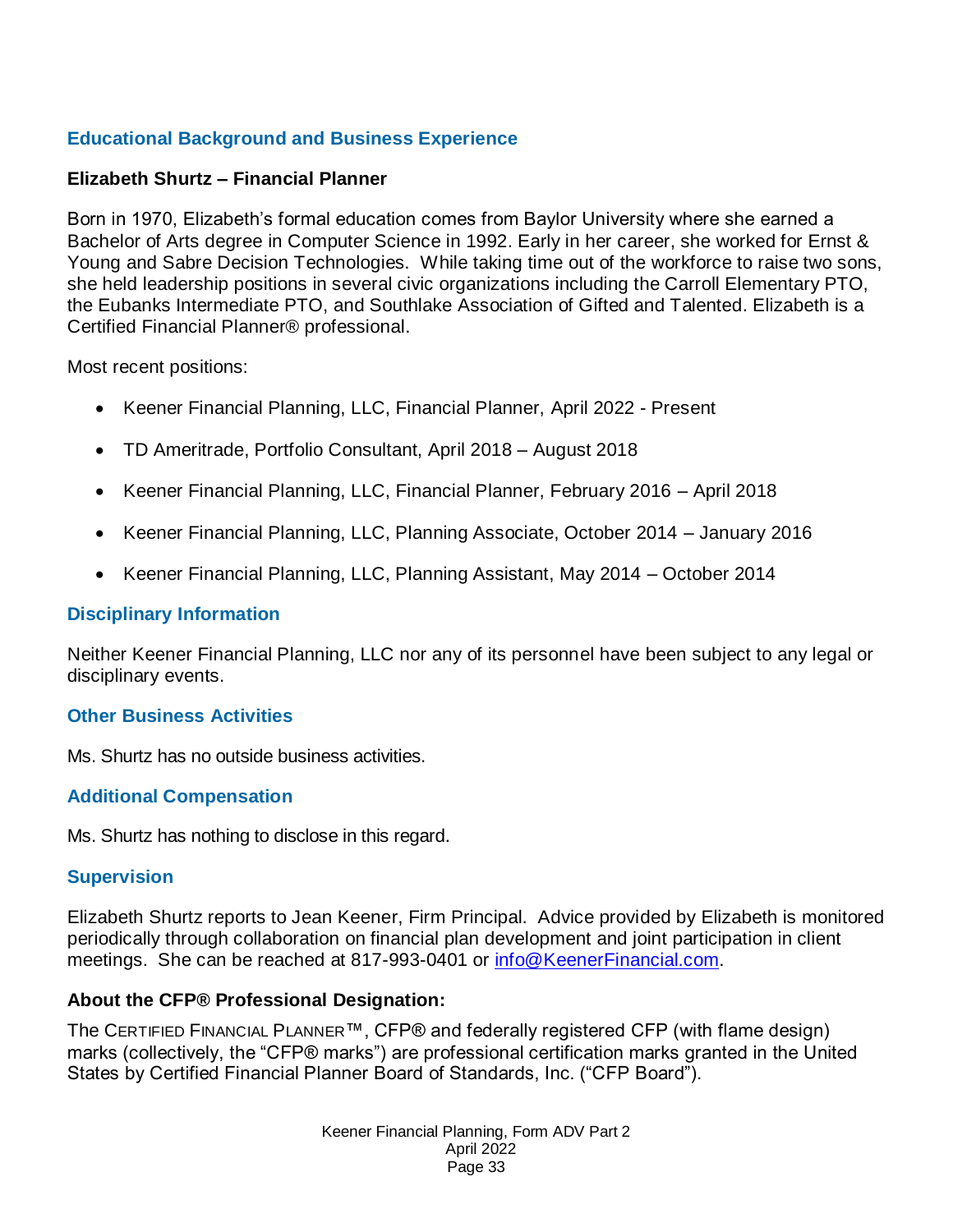The CFP® certification is a voluntary certification; no federal or state law or regulation requires financial planners to hold CFP® certification. It is recognized in the United States and a number of other countries for its (1) high standard of professional education; (2) stringent code of conduct and standards of practice; and (3) ethical requirements that govern professional engagements with clients.

To attain the right to use the CFP® marks, an individual must satisfactorily fulfill the following requirements:

**Education** – Complete an advanced college-level course of study addressing the financial planning subject areas that CFP Board's studies have determined as necessary for the competent and professional delivery of financial planning services, and attain a Bachelor's Degree from a regionally accredited United States college or university (or its equivalent from a foreign university). CFP Board's financial planning subject areas include insurance planning and risk management, employee benefits planning, investment planning, income tax planning, retirement planning, and estate planning;

**Examination** – Pass the comprehensive CFP® Certification Examination. The examination, includes case studies and client scenarios designed to test one's ability to correctly diagnose financial planning issues and apply one's knowledge of financial planning to real world circumstances;

**Experience** – Complete at least three years of full-time financial planning-related experience (or the equivalent, measured as 2,000 hours per year); and

**Ethics** – Agree to be bound by CFP Board's Standards of Professional Conduct, a set of documents outlining the ethical and practice standards for CFP® professionals.

Individuals who become certified must complete the following ongoing education and ethics requirements in order to maintain the right to continue to use the CFP® marks:

**Continuing Education** – Complete 30 hours of continuing education hours every two years, including two hours on the Code of Ethics and other parts of the Standards of Professional Conduct, to maintain competence and keep up with developments in the financial planning field; and

**Ethics** – Renew an agreement to be bound by the Standards of Professional Conduct. The Standards prominently require that CFP® professionals provide financial planning services at a fiduciary standard of care. This means CFP® professionals must provide financial planning services in the best interests of their clients.

CFP® professionals who fail to comply with the above standards and requirements may be subject to CFP Board's enforcement process, which could result in suspension or permanent revocation of their CFP® certification.

## **About being a NAPFA-Registered Financial Advisor:**

The National Association of Personal Financial Advisors (NAPFA) is a membership organization. To become a NAPFA-Registered Financial Advisor, the member must meet the following criteria:

**Fiduciary Standard:** The advisor shall exercise his/her best efforts to act in good faith and in the best interests of the client.